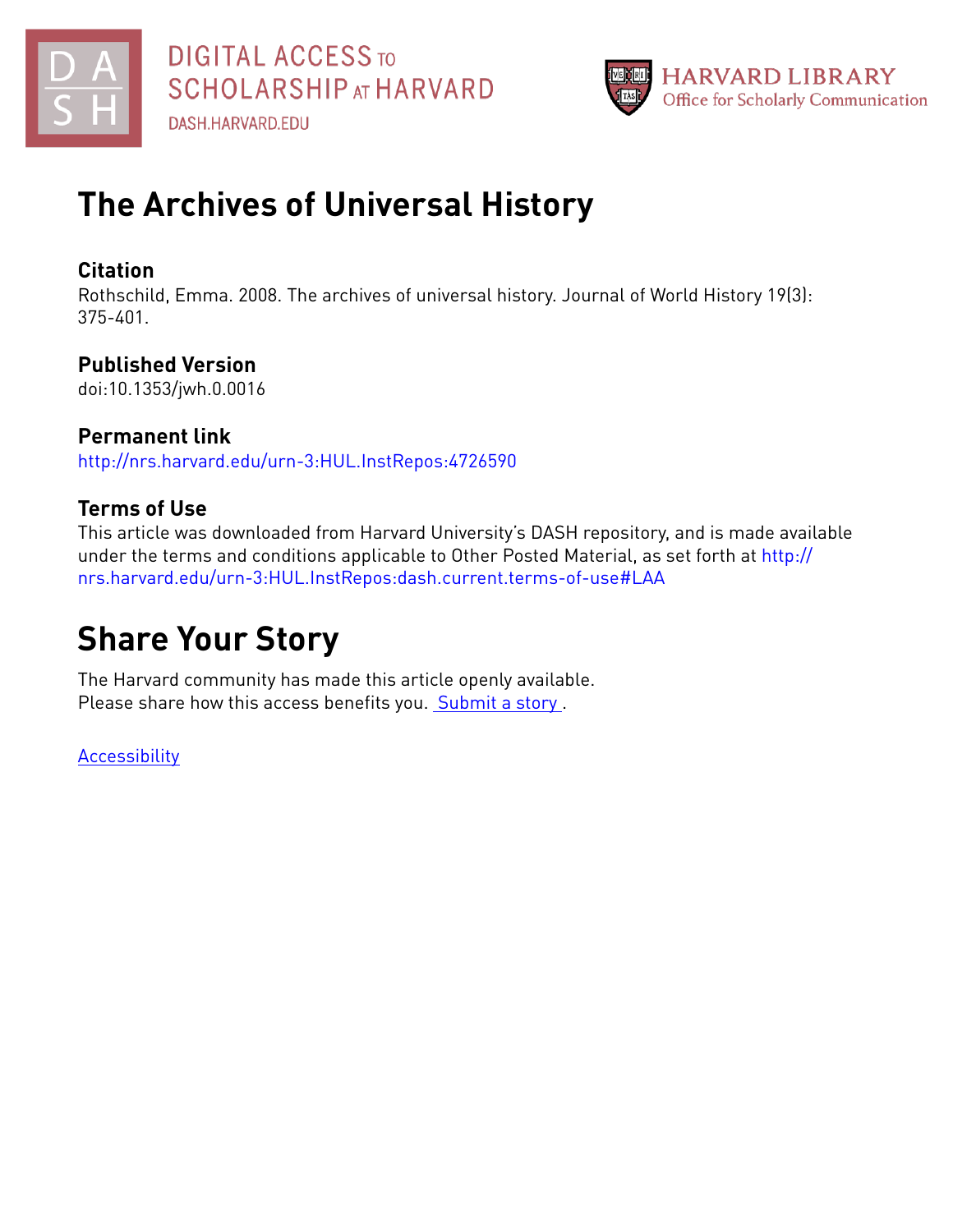### The Archives of Universal History\*

#### emma rothschild *Harvard University*

 $\sum$  ven THE RECORDS of international conferences were the object, in 1945, of large and unlikely hopes. The establishment of a "United" Nations Archives," the staff of the National Archives of the United States wrote in a proposal of October 1945, would have an essential function in relation to the United Nations' own records and to the records of other international organizations. The archives could also serve as the repository for the far more extensive records that were described in the proposal as "clothed with an international interest," "vested with international interest," or "of International Concern and Importance." It could be the repository, even, of the continuity over time of the new institutions, in which "all nations have an immense stake," and thereby of "the fate of civilization itself." For the archives would "represent a cohesive factor of the sort that will make it harder for any such international organization to be split asunder": "Just as a

<sup>\*</sup> This article draws in part on a paper, "Ideas and UN History," presented at the international symposium "60 Ans d'Histoire de l'UNESCO/60 Years of UNESCO's History," on 17 November 2005. I am most grateful to many individuals for helpful discussions of the questions considered here, and in particular to Sunil Amrith, Jens Boel, Philipp Lehmann, Thant Myint-U, and Lisbet Rausing, and to Ike Achebe, Jeremy Adelman, Bernard Bailyn, Chris Bayly, Kathy Bushkin, David Cannadine, the late Ruth Cardozo, Bernhard Fulda, Victor Gray, Akira Iriye, Richard Jolly, Paul Kennedy, Melinda Kimble, Pierre Le Loarer, Catherine Merridale, Thandika Mkandawire, David Motadel, Holger Nehring, Hisashi Owada, David Reynolds, Glenda Sluga, Jonathan Steinberg, Julia Stephens, Barry Supple, Thomas Weiss, and Tim Wirth. I am also grateful to the Andrew W. Mellon Foundation for its support to the program on Exchanges of Economic and Political Ideas since 1750, at the Centre for History and Economics, University of Cambridge; and to the Rockefeller Foundation and the United Nations Foundation for their support of the Common Security Forum program at the Centre for History and Economics.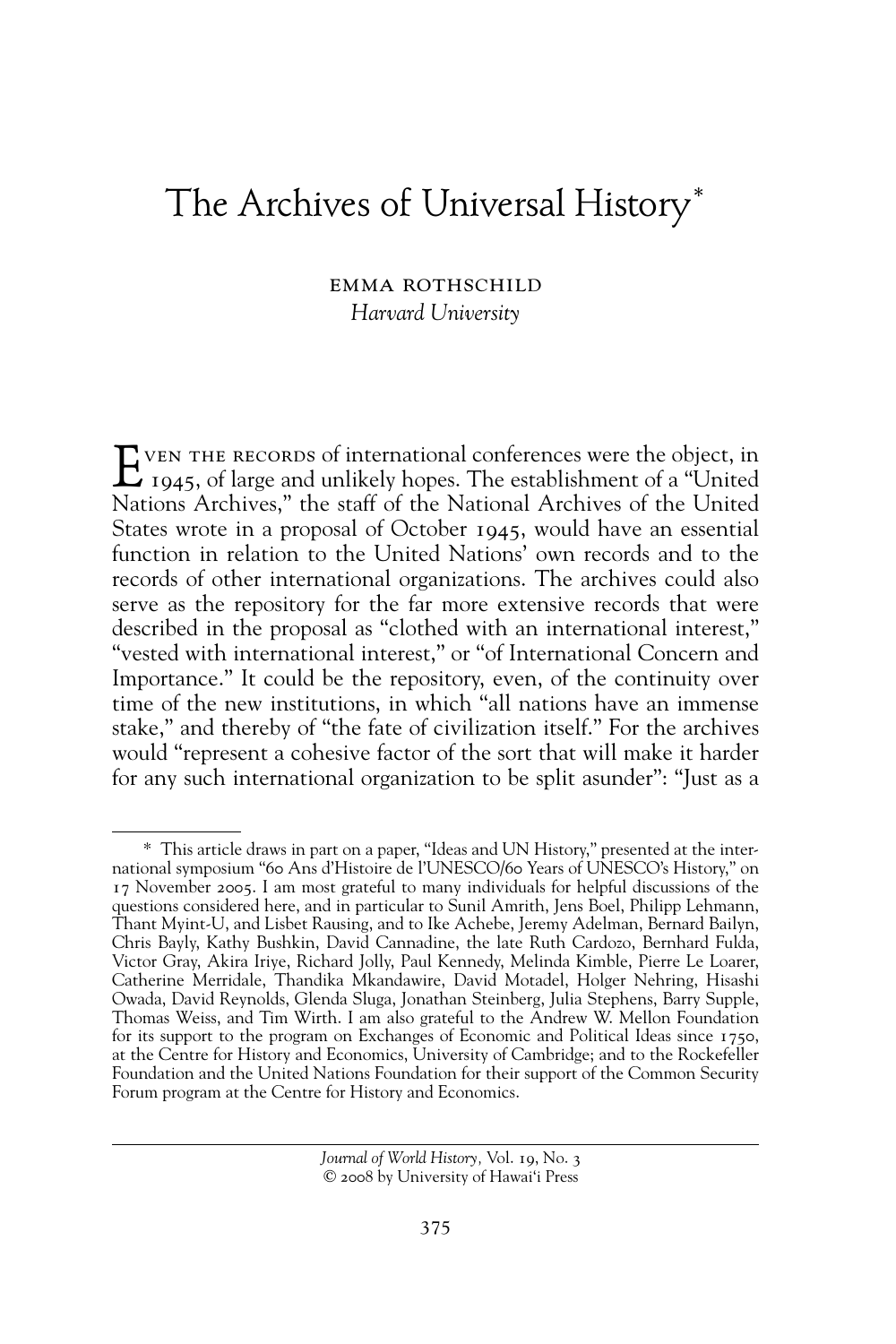national archival establishment, as the repository of a people's experience as a nation, has often in the past served as an effective symbol of nationalism, so a United Nations Archives would, as it comes to maturity, with a permanent building and extensive holdings, serve as a potent symbol of internationalism." 1

These vast expectations of the immediate postwar period were dismissed within a matter of months. The UN's Archives Section was established at Lake Success, New York, in 1946, but "failed to develop into the great archival agency that [the US National Archives] envisioned." 2 More than sixty years later, it had no permanent building and very few holdings other than those of a portion of the UN secretariat's own records. There were forty-one distinct archives within the UN itself and the other international or intergovernmental organizations.<sup>3</sup> The responsibility for the "archival whole," or for what the archivist of the United States described in 1946 as "man's archival heritage throughout the world"—"Should we not, therefore, think of all the archives of all the nations of the world, together with the archives of all international agencies of all sorts, as constituting the archives of mankind, the official record of human experience in organized living?"—was devolved to the new "Cultural Organization" of the UN. It was confided, in turn, to an International Council on Archives established at UNESCO, an institution of which a US official wrote in 1951 that "no United Nations agency has been more widely criticized," and whose principal failing, for the theologian Reinhold Niebuhr, was "that it gives wrong reasons for its important functions." 4

<sup>&</sup>lt;sup>1</sup> The National Archives of the United States, "Proposal for the Establishment of a United Nations Archives" (Washington, D.C., October 1945), typewritten document, CD 995.P69 1945, US National Archives, 8 pp., pp. 1, 4, 6, 7, 8. The document was described by the US archivist of the time as "processed in a considerable number of copies, but not published"; it was "drawn up by the Archivist, Dr. Solon J. Buck, and the Program Adviser, Oliver W. Holmes." Solon J. Buck, "The Archivist's 'One World,'" presidential address to the tenth annual meeting of the Society of American Archivists, delivered on 24 October 1946, *American Archivist* 10, no. 1 (1947): 9–24, 13; and Robert Claus, "The United Nations Archive," *Archivum* 2 (1952): 11–15, 11.

<sup>2</sup> Ernst Posner, "Solon Justus Buck and the National Archives" (1960), in *Archives & the Public Interest: Selected Essays by Ernst Posner,* ed. Ken Munden (Washington, D.C.: Public Affairs Press, 1967), pp. 141–147, 146; and Claus, "United Nations Archive," p. 11.

<sup>3</sup> See http://www.unesco.org/archives/sio/guide/index.html (accessed 19 October 2007).

<sup>4</sup> Buck, "Archivist's 'One World,'" p. 12; Reinhold Niebuhr, "The Theory and Practice of UNESCO," *International Organization* 4, no. 1 (1950): 3–11, 5; and Walter R. Sharp, "The Role of UNESCO: A Critical Evaluation," *Proceedings of the Academy of Political Science,*  24, no. 2 (1951):  $10I-114$ , 113. "The error of UNESCO," for Niebuhr, consisted "in its claim that its various forms of cultural cooperation are of immediate political significance in resolving overt conflicts in the world community."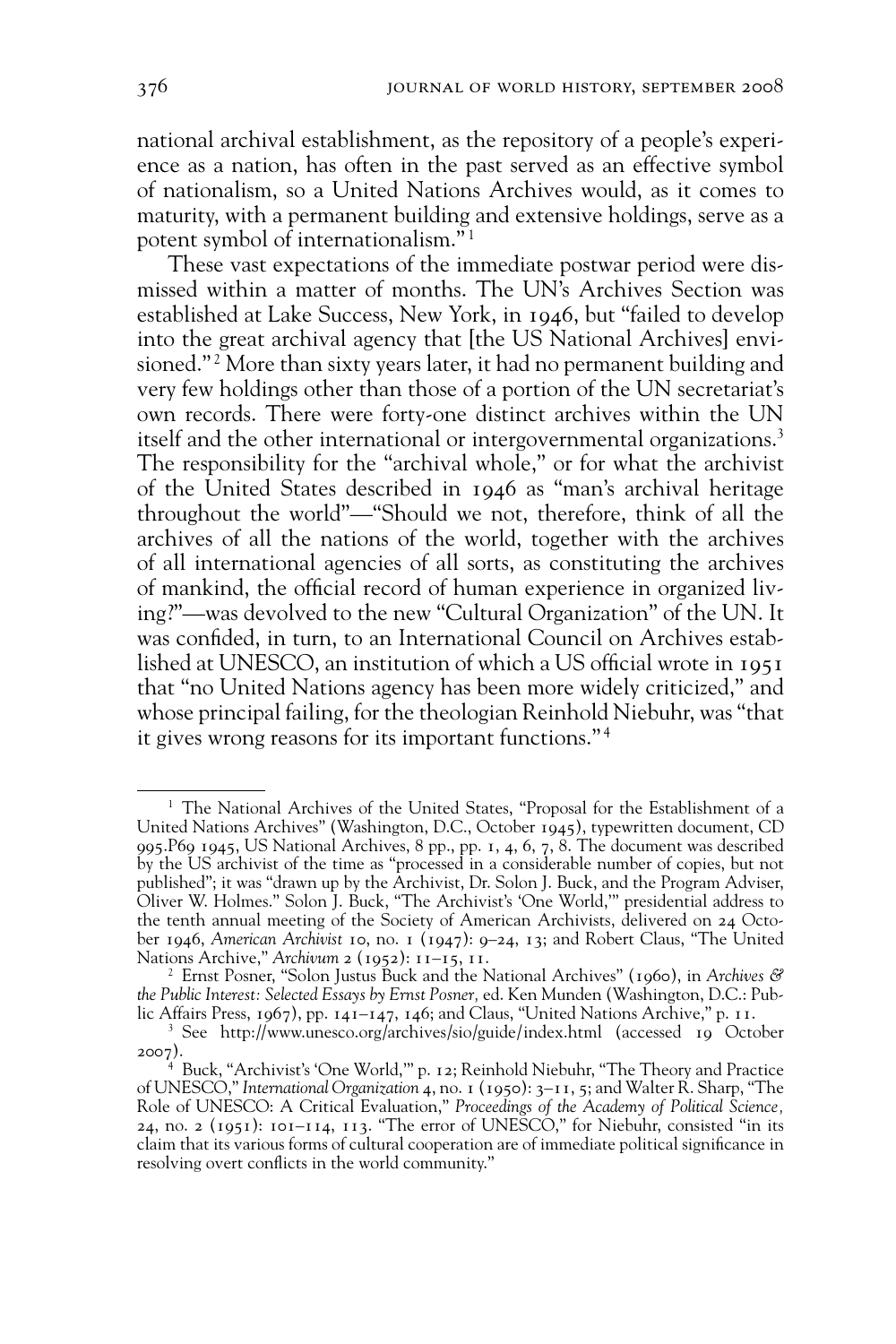The proposal of October 1945 had become the latest in a sequence of unsuccessful schemes for a universal or world archive. It had something of the spirit, even, of the earliest and most awe-inspiring of the modern proposals, or the archive, to be built entirely in stone and iron, of which the foundation stone was laid near the Pont d'Iéna in Paris on 15 August 1812, the birthday of the emperor Napoleon. The "authentic acts" so essential to historical understanding had been dispersed, hitherto, in monasteries, provinces, and kingdoms, Napoleon's minister of the interior declared at the foundation ceremony; the new "palais des archives" was to include the records of "the largest part of the eminently civilised world," and "the erection of this monument becomes itself one of the great events of history."<sup>5</sup> The archive was to constitute the "general archives of the entire world." There was a printed catalogue of the entire collection of 266,766 cartons and boxes ("Algerina, Alsatica, Anglica . . . Turcica, Veneta"), also published on the emperor's birthday; there was a tariff, in French, Italian, and German, of the prices to be charged for responding to the inquiries which were expected to be received from "families or individuals" in all parts of Europe.6

<sup>&</sup>lt;sup>5</sup> Speech of M. de Montalivet, Minister of the Interior, on 15 August 1812, Decree of 21 March 1812, in Henri Bordier, *Les Archives de la France* (Paris: Dumoulin, 1855), pp.  $27-28$ , 393. The premodern projects of a universal repository of archives are at least as old as the collection of the Assyrian King Assurbanipal, in Nineveh in the seventh century b.c., "amongst the most zealous collectors of manuscripts the world has yet known"; as old, even, as the "ancient Mesopotamian archival room" of more than a millennium earlier. See D. T. Potts, "Before Alexandria: Libraries in the Ancient Near East," in *The Library of Alexandria: Centre of Learning in the Ancient World,* ed. Roy Macleod, pp. 19–33 (London: I. B. Tauris,  $2004$ ), pp.  $21$ ,  $25-26$ , 30. The National Archives of Mexico, which "was the first of its kind established in America, in 1789," was conceived of from the outset as a "General Archives." See Patricia Galeana, "Preserving Archives: The Mexican Experience" (1999), available at http://old.ica.org/citra/citra.budapest.1999.eng/galeana.pdf. The project of accumulating the archives of different sovereignties was as old, in Europe, as the expansion of the French kings' "Trésor des Chartes" after 1271; see [Robert-Henri Bautier], "Les Archives et le Droit International," in Direction des Archives de France, *Les Archives dans la Vie Internationale: Actes de la Sixième Conférence Internationale de la Table Ronde des Archives,* pp. 12–56 (Paris: Archives Nationales, 1963), pp. 12–15.

<sup>6</sup> Bordier, *Les Archives de la France,* p. 19, "Arrêté du 6 mai 1812" on the costs of research, pp. 393–394. The printed catalogue of the archives, *Tableau systématique des Archives de l'Empire au 15 aout 1811* (Paris: Baudouin, 1811), was associated with the auspicious date of Napoleon's birthday in the previous year. Pierre Claude François Daunou's manuscript and corrected proofs, which are in the Houghton Library in Harvard University, bear the characteristic marks of extreme haste; a second proof to be sent within the day, and a third proof "the soonest possible." They also indicate hesitation; *"division germanique"* is changed to *"division allemande,"* and *"relations avec les diverses puissance de l'Europe"* to *"relations avec les puissances étrangères"* (this is in the section dealing with the political archives of the Holy Roman Empire, the Algerina to Veneta series). Manuscript of the "Tableau systématique," Houghton Library, Fr 57.12.9, p. 17.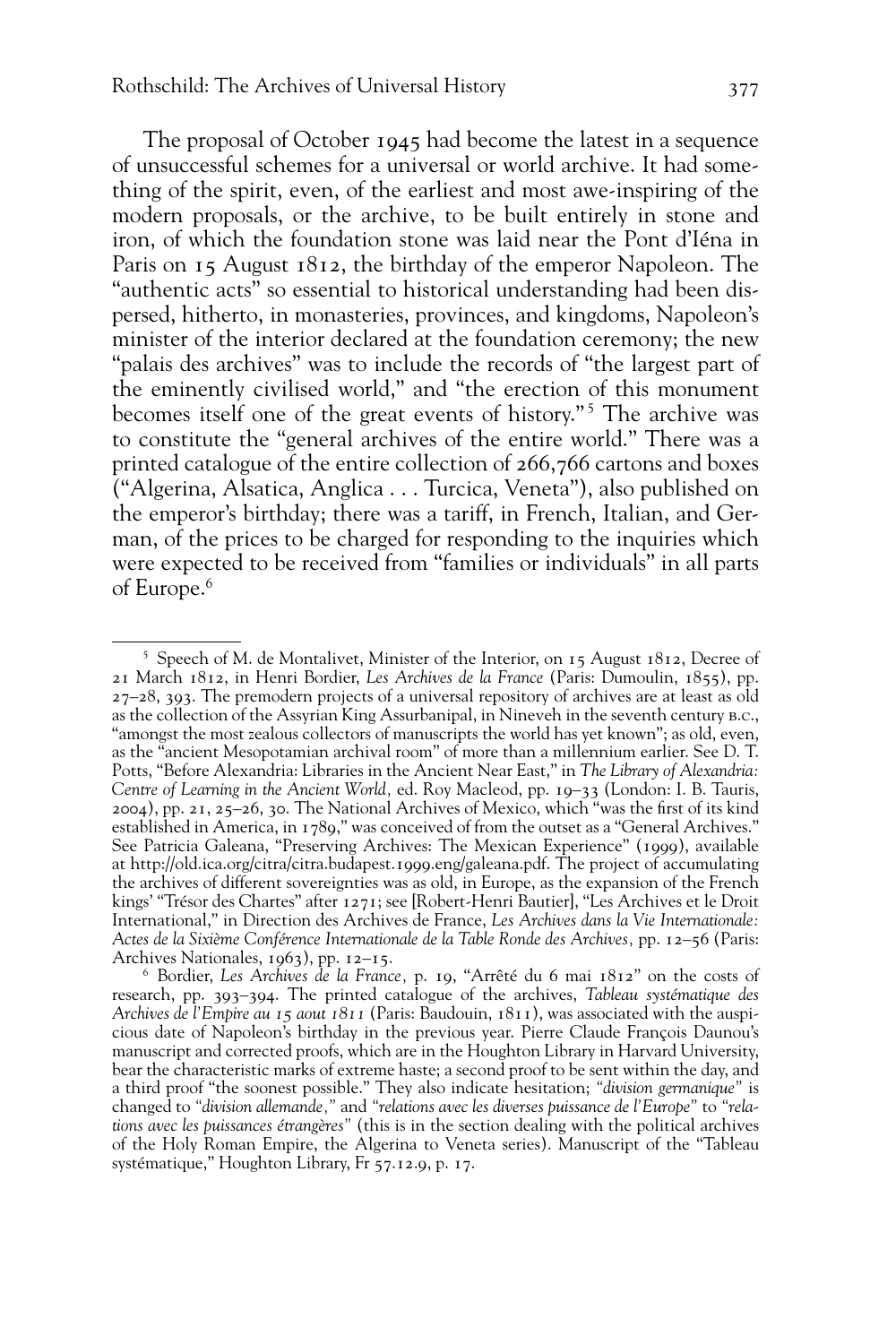The archive of 1812 was the product of plunder on a scale that was described by an archivist of the second empire as "grandiose," "gigantic," or "colossal": five hundred carriages with the papers of the royal archives of Simancas in Spain; 3,139 cases brought from Vienna, with oriental manuscripts and codices; 12,147 cases brought from Rome, in carts so large that they were drawn by four mules and six cattle; the twenty-two papyrus charters from the walls of the great hall of the Vatican Archives, destined to be the "ornament and in some sense the frontispiece of His Majesty's immense depository of archives."<sup>7</sup> It all amounted, in the end, to almost nothing. Napoleon was already in a bivouac in Krasnoï in Russia in August 1812, and the new building rose to a height of no more than two meters, before it was eventually abandoned in 1816. Almost all the cases were returned (with the exception of some of the documents from the pontifical archives, which were said to have been sold to various grocery shops in Paris, in order to cover the costs of restitution).8

But the idea of a universal archive, suited to or isomorphic with the new universal society of the times and the new universal history, has been far more enduring. Napoleon himself, in Saint Helena, described the new Europe of his imagination as a place of universal enlightenment, *"antinational,"* with a congress like that of the United States. Its relationships to the rest of the world were to be no longer colonial, but ones of "entire freedom of universal exchange." He became interested, in exile, in the classification of "our little archives" and instructed his few courtiers to transcribe them. He was said, even, to have hoped to devote himself in retirement to the writing of a new and disinterested kind of history, based on "the archives of our external relations."<sup>9</sup>

The archive of 1945, or the American project of a universal archive, was the product of a similarly grandiose moment. The new "United Nations Organization" of 1944–1945 was to a striking extent the

<sup>7</sup> Marquis de Laborde, *Les Archives de la France: Leurs vicissitudes pendant la Révolution, leur régéneration sous l'Empire* (Paris: Renouard, 1867), pp. 188–189, 195–197, 199–200; undated letter about the papyrus charters from Daunou, the first director of the archives of the empire, pp. 423–424; Hanns Schlitter, "Die Zurückstellung der von den Franzosen im Jahre 1809 aus Wien entführten Archive, Bibliotheken und Kunstsammlungen," *Mittheilungen des Instituts für Österreichische Geschichtsforschung,* vol. 22 (1901), 108–122.

<sup>8</sup> Bordier, *Les Archives de la France,* pp. 19–20, 28; Laborde, *Les Archives de la France,* p. 426; letter of 15 August 1812 to the Duc de Bassano, dated "Bivouac de Boyarintsova, entre Krasnoï et Siniaki, " in *Correspondance de Napoléon Ier* (Paris: Imprimerie Impériale, 1868), 24:156. Napoleon was at the time on the way to Moscow; Krasnoï was the scene, exactly three months later, of one of the climactic defeats of his long retreat.

<sup>9</sup> Comte de Las Cases, *Le Mémorial de Sainte-Hélène,* ed. Joël Schmidt (Paris: Éditions du Seuil, 1968), pp. 808, 1131, 1290–1291, 1462, 1545.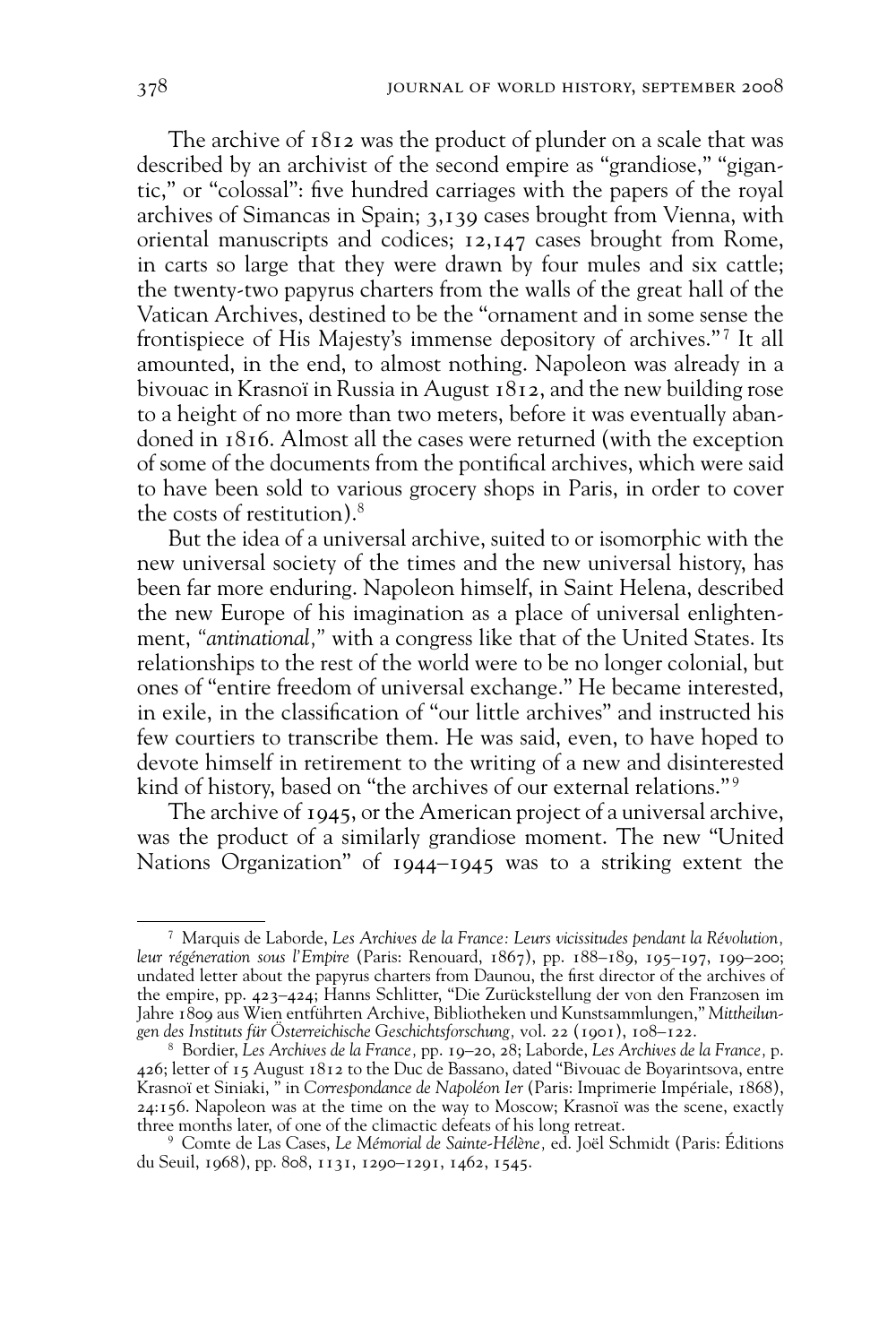expression of a distinctively North American ideology of international and even "antinational" institutions, and of internationalism as itself distinctively American. The "activities and programs of the United States Government" were described by the National Archives as to "an increasing extent" being "carried on through international agencies." 10 The UN Charter was presented "to the American people as almost holy writ and with the evangelical enthusiasm of a major advertising campaign," in the expression of Dean Acheson, Truman's secretary of state; "the General Assembly appeared as the Town Meeting of the World." 11 A British diplomat conveyed the spirit of the times in an account of a conversation in March 1945 about the establishment of the new UN secretariat. "The Americans had contemplated appointing Americans to all the key positions but had thought that these might be assisted by a number of secretaries (say 15) drawn from the various nations," Gladwyn Jebb wrote; when he expressed the British government's "grave doubts" about the possibility of an international secretariat, "Americans replied that from their point of view there was of course much to be said for an all-American secretariat, but they did not want to give the impression that they were running everything." 12

The National Archives of the United States, which was itself a new organization, with a permanent building of which the foundation stone had been laid as recently as 1933, had an interesting and complicated relationship to this internationalist Americanism of the new UN. The only detailed published account of the October 1945 proposal was in an article by Solon Buck, the archivist of the United States until 1948 (and a scholar of the agrarian protest movements of the 1890s), which was published in 1947 under the evocative title "The Archivist's 'One World.'"<sup>13</sup> The first professional "Acting Archivist of the United Nations" was a member of the staff of the US National Archives.<sup>14</sup> Even the organization of the US National Archives was international, in part through the influence of Ernst Posner, a former archivist in the

<sup>10</sup> *Thirteenth Annual Report of the Archivist of the United States 1946–1947* (Washington, D.C., 1947), p. 26.

<sup>&</sup>lt;sup>11</sup> Dean Acheson, *Present at the Creation: My Years at the State Department* (New York: Norton, 1969), pp. 111–112.

 $12$  Telegram number 1798 of 19 March 1945 from Gladwyn Jebb to the Earl of Halifax, marked "This telegram is of particular secrecy cypher," in the National Archives (United Kingdom) (TNA), BT11/2540, item 11, p. 3.

<sup>13</sup> On the publishing history of Wendell Willkie's *One World,* see Paul Kennedy, *The Parliament of Man: The Past, Present, and Future of the United Nations* (New York: Random House, 2006), pp. 25, 297, n. 15.

<sup>14</sup> Buck, "Archivist's 'One World,'" p. 16.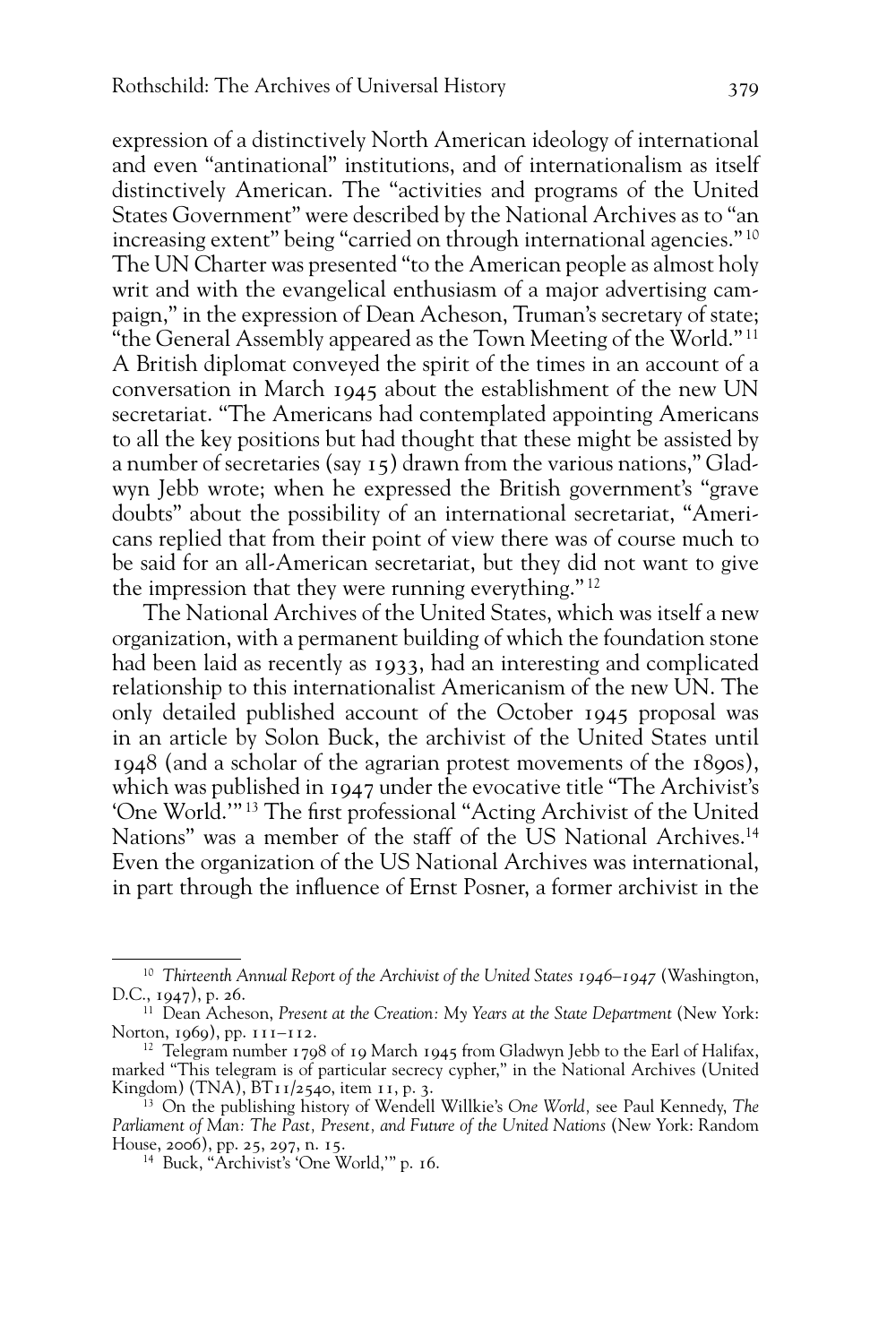Geheimes Staatsarchiv in Berlin, editor of *Acta Borussica* and an expert on the international politics of archives, who came to the United States via Sweden in 1939. But Posner never became a permanent employee of the National Archives; "How many aliens have you got working for you, sir?" Solon Buck had been asked at a Senate hearing in 1944. 15 By 1950, the National Archives had itself been relegated to a different and less independent position as a part of the General Services Administration, associated with "government buildings, supplies, repairs, and transportation." 16

The transient moment of archival internationalism came to a slow end over the course of the 1950s, in a succession of councils and commissions, mostly under the auspices of UNESCO. But the two deep questions that had been raised implicitly or explicitly in the proposal of October 1945—about what it is for an archive to be international, and why archives are of importance to international institutions—were a continuing preoccupation of UNESCO and, intermittently, of other UN agencies. They are questions that are of interest still to the new or renewed enterprise of a history of the United Nations.

The idea of an international archive is not entirely straightforward, as the metaphorical language of the 1945 proposal indicates, with its records clothed and vested in international concern.17 There are at least three main respects in which archives are international, having to do with the international interest in archives anywhere, including the archives of local or particular societies; the archives of international or transnational or long-distance connections; and the archives of international institutions. Each of these was the subject of extended dispute within UNESCO.

The first sense in which archives are international, that they are archives in which distant persons are interested, was captured in an

<sup>15</sup> Paul Lewinson, "Introduction: The Two Lives of Ernst Posner," in Munden, *Archives & the Public Interest,* pp. 7–19, 9, 16; and Hartmut Lehmann and James J. Sheehan, eds., *An Interrupted Past: German-Speaking Refugee Historians in the United States after 1933* (Cambridge: Cambridge University Press, 1991), pp. 75, 119. On the "Posner affair," see Donald R. McCoy, *The National Archives: America's Ministry of Documents 1934–1968* (Chapel Hill: University of North Carolina Press, 1978), pp. 141–144.

<sup>16</sup> Lester J. Cappon, "The National Archives and the Historical Profession," *Journal of Southern History* 35, no. 4 (1969): 477–499, 489. The National Archives were restored to the status of an independent agency by the National Archives and Records Administration Act of 1984; see http://www.archives.gov/about/history/anniversary/nara-act.pdf.

<sup>&</sup>lt;sup>17</sup> "All emblematic things are properly Clothes, thought-woven or hand-woven ... What is it all but Metaphors.'" Thomas Carlyle, *Sartor Resartus: The Life and Opinions of Herr Teufelsdröckh in Three Books* (1834), ed. Rodger L. Tarr (Berkeley: University of California Press, 2000), pp. 55–56.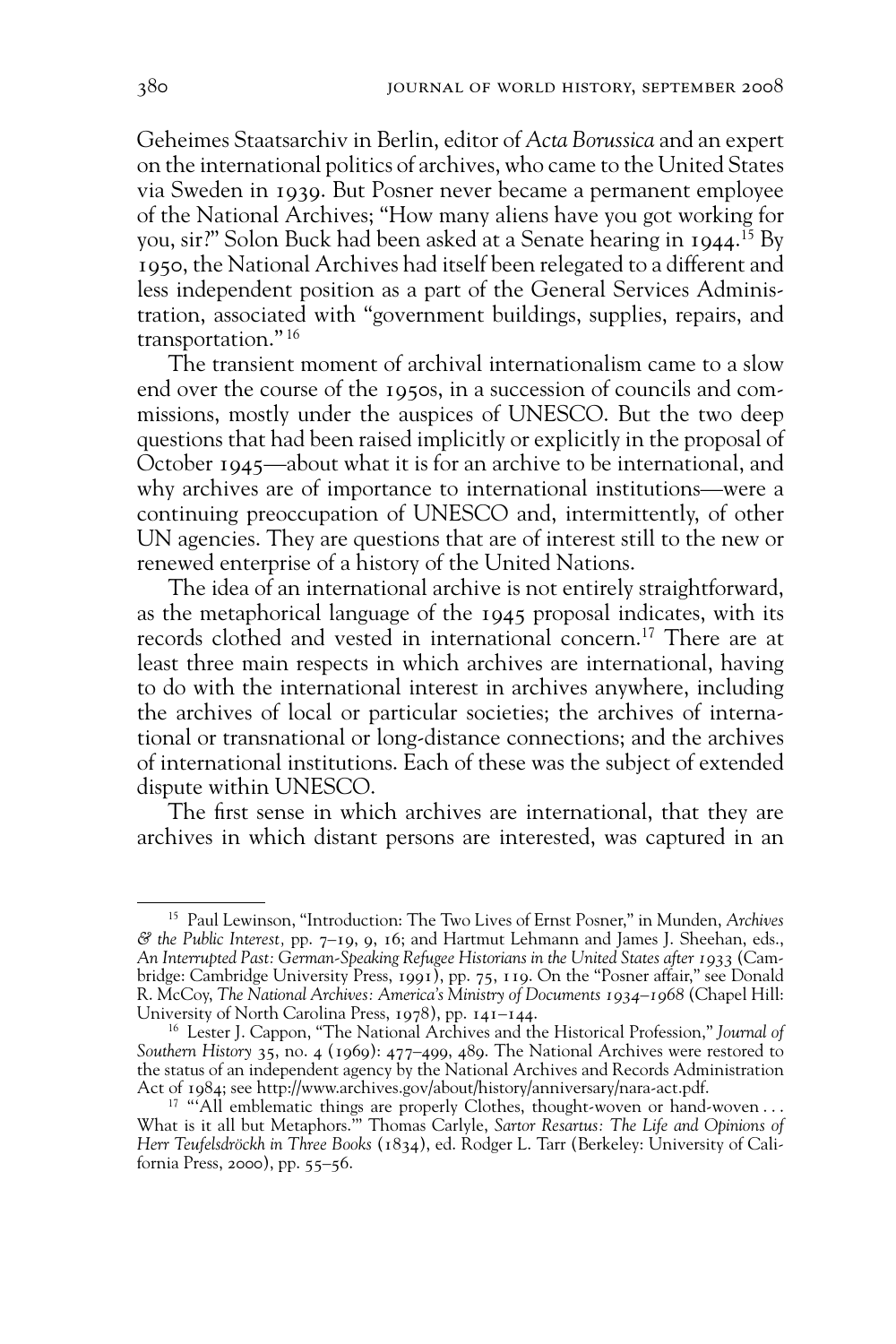imposing phrase of the October 1945 proposal about the "world's cultural heritage," of which the "deterioration will be a loss to civilization and not merely to the country that happens to be their custodian." 18 It was this somber responsibility that was devolved to the International Council on Archives established at UNESCO in 1948, whose initial constitution included the resolution to "promote all possible measures for the preservation, protection and defense against all hazards of the archival heritage of mankind." 19 The director of UNESCO of the time, Jaime Torrès-Bodet, welcomed the council by recalling the importance of the archivists of Mexico to his own earlier political work. "It would be wrong," he said, to "see in the arrangement of your files or in your collections of microfilms, immense cemeteries where the experiences, the adventures, the risks and the dramas of society are buried for ever." Archives were rather the condition for the "continuity of the human conscience" and of the possibility of good government; they contained the "instructive traces of life." 20

The tone of the early discussions was by no means uniformly uplifting, and the multiple divisions of the times were amply expressed in the discussions of archives. There was the supposedly restrictive French conception of the organization ("a sort of United Nations Ministry of Education") versus the "much more ambitious approach" of the United States ("'peoples speaking to peoples,' through the new techniques of mass communication"), at a time of what was described in 1951 as a "deeply rooted fear of American cultural imperialism." 21 ("While we aren't considered as un-peace-loving as the Russians, a peace-loving nature is not thought to be one of our prime assets as people," an American specialist on public opinion lamented in the *UNESCO Courier* in 1952. 22) There was a partition of the world: a vice-president of the Council on Archives from the "western hemisphere" (in this case the United States), and a vice-president from the "eastern hemisphere" (in this case the United Kingdom). Charles Braibant of the Archives de France depicted the pathos and the bathos of the scene in the first issue of *Archivum,* the journal of archival internationalism. Archivists, he wrote in 1951, were individuals who were used to working in condi-

<sup>&</sup>lt;sup>18</sup> "Proposal for the Establishment of a United Nations Archives," p. 7.

<sup>&</sup>lt;sup>19</sup> UNESCO/LBA/ARC/2. (Rev.2) Paris, 5 January 1949, in TNA,  $\overrightarrow{PROI}/998$ .

<sup>20 &</sup>quot;L'Assemblée Constituante du Conseil International des Archives, " message of 21 August 1950, *Archivum* 1 (1951): 26.

<sup>&</sup>lt;sup>21</sup> Sharp, "The Role of UNESCO," pp. 102, 113.

<sup>22</sup> Elmo C. Wilson, "How Europeans Feel about Americans," *UNESCO Courier,* April 1952, p. 14, available at http://unesdoc.unesco.org/ulis/search\_form.html.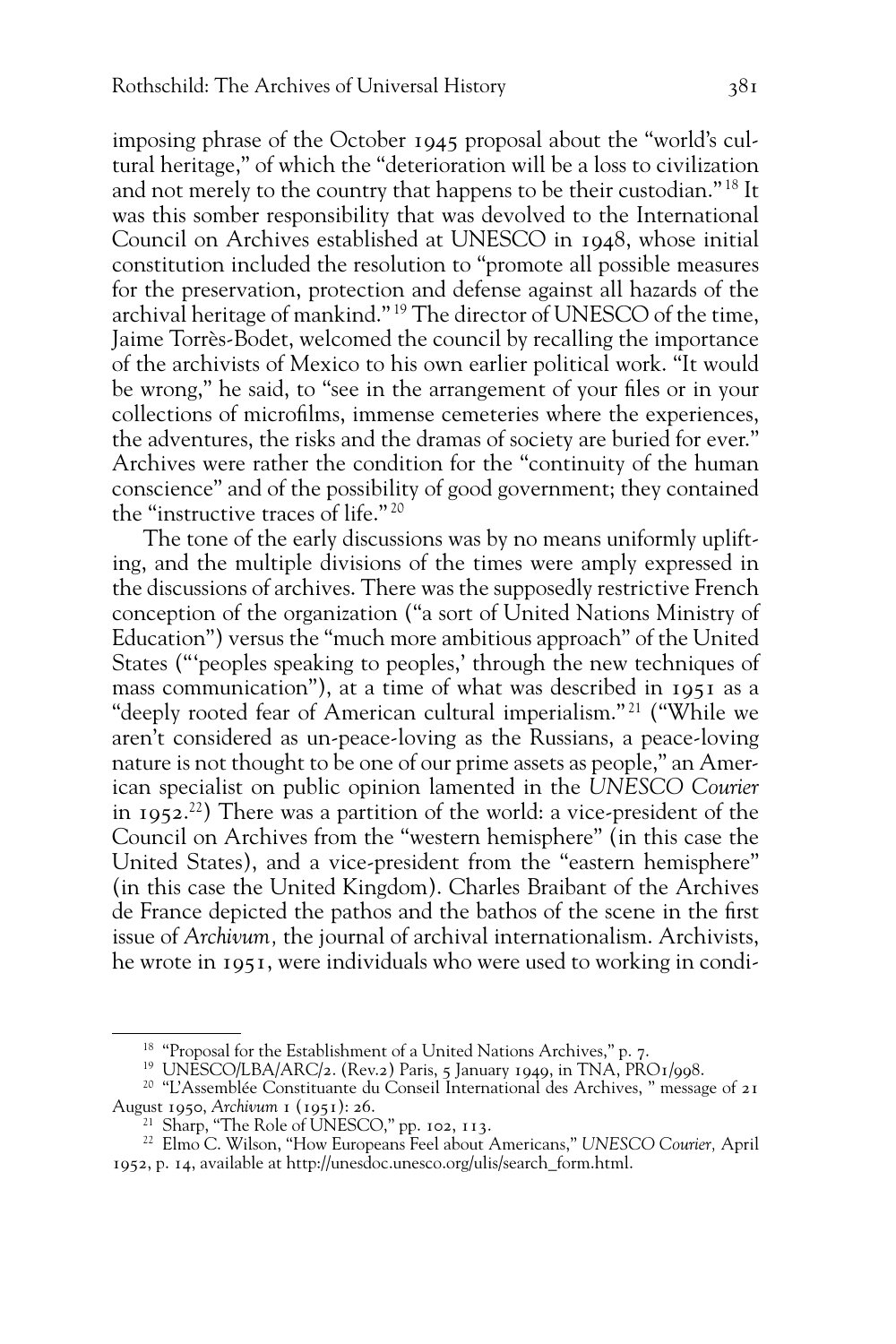tions of difficulty and poverty and being thought of as "passive warehousemen of history." But "fraternal links between the archivists of all countries" could contribute to "curing the troubled and uncertain world of today." 23

For Solon Buck of the US National Archives, the work at UNESCO was a matter, even, of worldwide democracy. "His was a profile in archival courage," Ernst Posner wrote in 1960: he believed not only that the Council on Archives should have "a more democratic organization" (it should be "a professional organization of archivists" rather than "a federation of national archives") but also that there should be "a democratization of the archival reference service"—a very large-scale microfilming and duplication of manuscripts, to be made "readily and equally available to the scholars of all countries."<sup>24</sup> UNESCO had only very limited resources with which to respond to Buck's imposing exhortation that "[s]cholarship that feeds upon the archival resources of a single country cannot be otherwise than one-sided and nationalistic. The only antidotes are freedom of access to the originals in whatever country they may happen to be and the making and exchange of photographic facsimiles." 25

The "gigantic plans for duplication of all important source materials in all accessible countries" of 1952 were never realized.<sup>26</sup> But access to, or at least information about archives and other historical sources was one of the institution's continuing concerns, especially (and for some member states, surprisingly) in relation to Africa: the three-volume work by S. A. I. Tirmizi, a former director of the National Archives of India, called *Indian Sources for African History,* which could inspire multiple PhD dissertations; *Sources of the History of Africa, Asia and Oceania in Yugoslavia; Guida delle fonti per la storia dell'Africa a Sud del Sahara*  negli archivi della Santa Sede.<sup>27</sup> UNESCO's "mobile microfilm unit"

<sup>23</sup> Charles Braibant, "Archivum," *Archivum* 1 (1951): 3–4.

<sup>&</sup>lt;sup>24</sup> Posner, "The National Archives and the Archival Theorist" (1954), in Munden, *Archives & the Public Interest,* pp. 131–140, 135; "Solon Justus Buck and the National Archives," pp. 146–147; Buck, "Archivist's 'One World,'" p. 19; and see Cappon, "National Archives," p. 485. The reference to the profile of archival courage, in a paper which was originally presented as a talk in the summer of 1960, was again an evocation of US politics; presidential candidate John F. Kennedy's Profiles in Courage.

<sup>25</sup> Buck, "Archivist's 'One World,'" p. 17.

<sup>26</sup> Report of Lester K. Born, "Historical News," *American Historical Review* 57, no. 3  $(1952): 795 - 850, 821 - 822.$ 

<sup>&</sup>lt;sup>27</sup> A British official grumbled in 1949, in relation to proposed work on African cosmology, about the "familiar and unpleasant suggestion that studies of the kind proposed are peculiar to non-self-governing territories." Memorandum of 28 February 1949 from A. M. Peck to Mr. Ward, TNA,  $CO<sub>927</sub>/8<sub>3</sub>/3$ .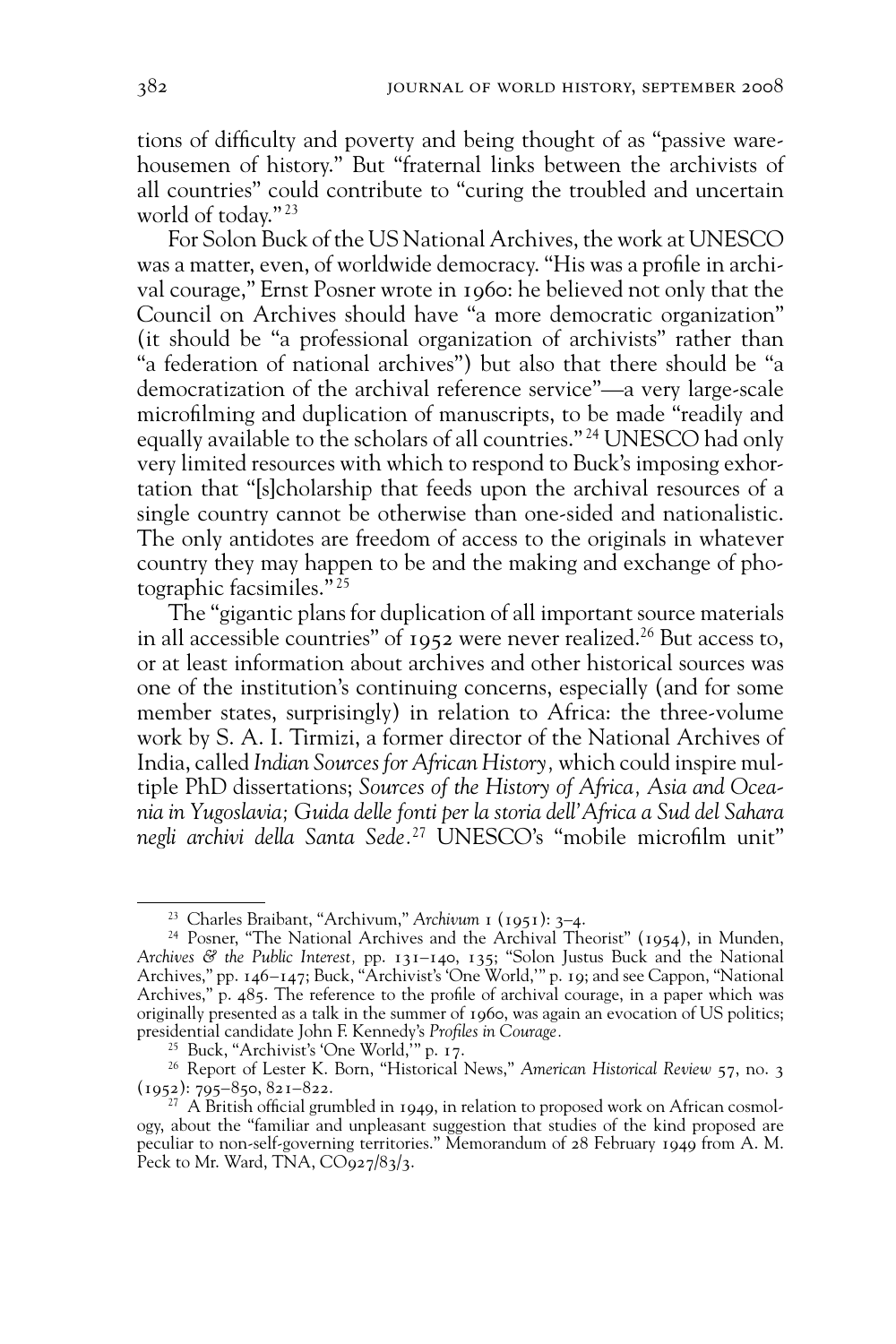started work in Paraguay, led by an eminent paleographer of medieval Mallorca, and proceeded in 1957 to Panama, El Salvador, Honduras, the Dominican Republic (where it filmed 156,000 pages of documents, including the archives of the Cathedral of Santo Domingo), Barbados, and Peru.28 There were plans in 1960 for an "instituto tropical de patología del libro," to be established in Brazil, with a mission to preserve books and manuscripts from the ravages of insects, fungus, and bacteria, and, in  $1971$ , for the microfilming of thousands of manuscripts in private collections in Yemen, "one of the most important missing links in the transmission of Greek culture to the Islamic." 29

The second sense of international archives, that they are the archives of international or transnational or long-distance connections, was closely related. There are archives and memories that are of international interest, and that are not at all international, even in the "world threatened by monotony and uniformity" that Claude Lévi-Strauss described in *Race et Histoire,* published in the collective volume that is in many respects the high point of UNESCO's scholarly work *Le racisme devant la science* of 1960. 30 There are archives, in turn, that are of international interest precisely because they are so uninternational, or so evocative of a lost and ununified world. But the history of connections has been of particular interest to individuals in distant locations and poses particular historical difficulties. I use the awkward expression "long-distance" because the adjectives "international" and "transnational"—which refer, respectively, to the relations *between* nations, in the sense of diplomacy, war, negotiation, or law, and relations *across* nations, in the sense of the multitude of other connections between individuals and groups in different nations, whether of migration, commerce, investment, culture, travel, science, infection, or romance—do not convey the extent of the connections

<sup>28 &</sup>quot;Activités de l'UNESCO dans le Domaine des Archives," in *Les Archives dans la Vie Internationale,* pp. 112–116, 112–113; Francisco Sevillano Colom, "Lista Del Contenido de los Volúmenes Microfi lmados del Archivo Nacional de Asunción," *Hispanic American Historical Review* 38, no. 1. (1958): 60–120.

<sup>29</sup> *Records of the General Conference, Eleventh Session* (UNESCO, 1960), p. 54, available at http://unesdoc.unesco.org/images/0011/001145/114583e.pdf; and Y-Ibish and M. Al-Ghul, *Yemen Arab Republic: Evaluation of Ancient Books and Manuscripts, September 1971* (UNESCO, 1972), p. 5, available at http://unesdoc.unesco.org/images/0000/000008/ 000865eo.pdf. The preservation and fi lming of the manuscripts is described at http://www .unesco.org/webworld/mdm/visite/sanaa/en/present1.html.

<sup>30</sup> Claude Lévi-Strauss, "Race et histoire," in *Le racisme devant la science* (Paris: UNESCO/ Gallimard, 1960), pp. 241–281, 280.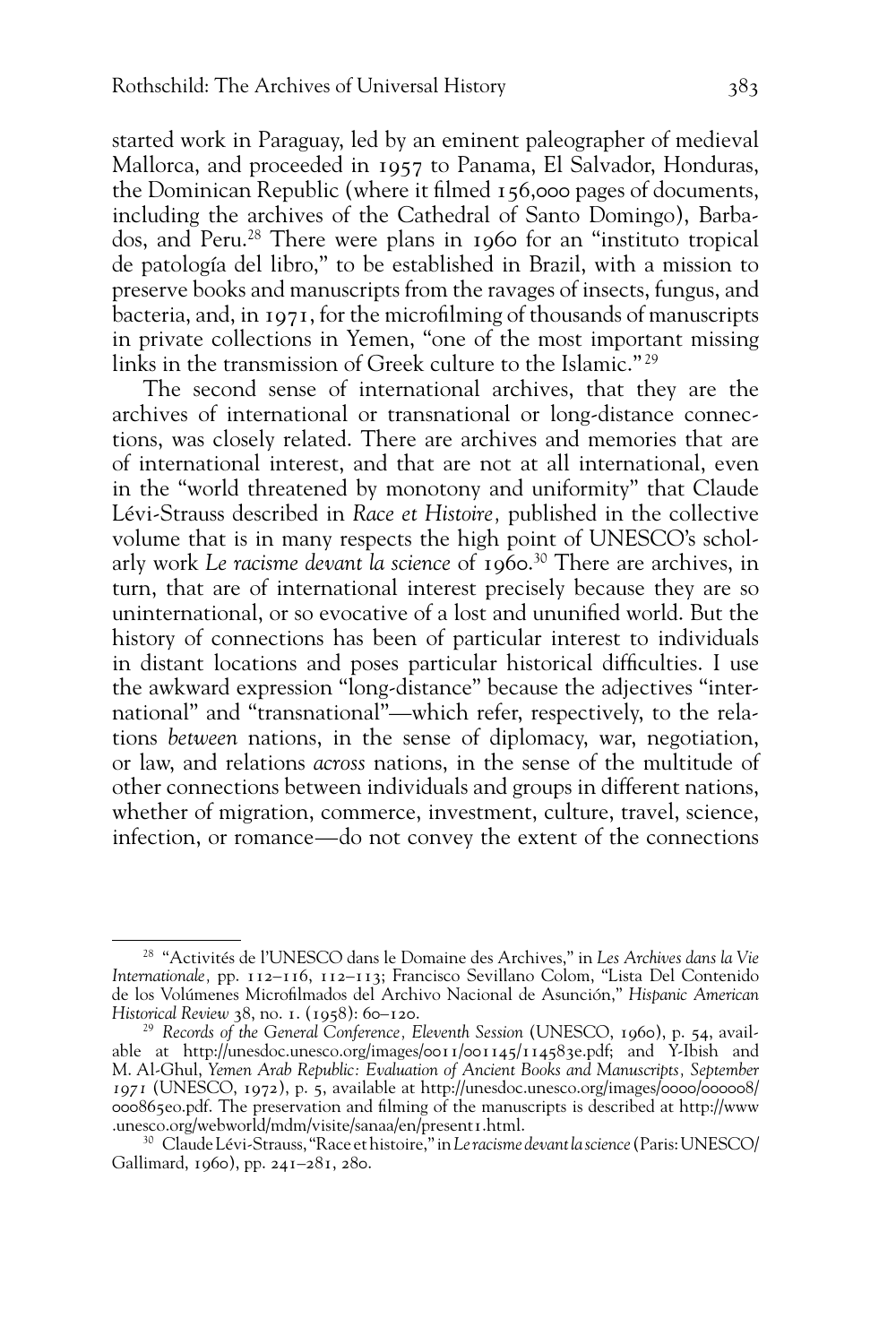between societies.31 Lévi-Strauss described Africa as the "*melting pot* culturel de l'Ancien Monde," and Timbuktu, which has been another of UNESCO's preoccupations, was a location on routes of commercial, religious, and cultural exchange that extended from Isphahan to the Atlantic.<sup>32</sup> These kinds of exchange were not "international," and they were "transnational" only in that they can be located in the atlases of long-subsequent nations.

UNESCO has had an intimate relationship, throughout its existence, to the multiple connections that are the subject of transnational history. Its own origins, as Akira Iriye has shown, are to be found not only in the Committee on Intellectual Cooperation of the League of Nations but also in the theories of these connections—and of their consquences for universal society—of the earlier twentieth century.<sup>33</sup> It was a reflection of the confidence that Leonard Woolf identified in 1916, in respect to the "extraordinary and novel spectacle" of international voluntary associations, and of the "internationalizing of laws, science, customs, thought, industry, commerce, and society," and the reflection, too, of the "mortification and  $\ldots$  painful disillusionment" that Freud described a year earlier, the loss of the late nineteenth century expectation "that the extensive community of interests established by commerce and production would constitute the germ of... a compulsion" toward morality, the sense of being "helpless in a world that has grown strange." 34

There is a sense in which the world of long-distance connections is intensely productive of evidence, including the sort of evidence that is so important to historians of transnational relationships. Individuals who are far away from their families write letters (if they can, or are permitted to). Associations are dependent on correspondence. Commerce and investment require records. Commodities and individuals

<sup>&</sup>lt;sup>31</sup> On global and transnational history, see Chris Bayly, contribution to "AHR Conversation: On Transnational History," *American Historical Review* 111, no. 5 (2006), available at http://www.historycooperative.org.

 $32$  Lévi-Strauss, "Race et histoire," p. 262. UNESCO's continuing work, within the program "The Memory of the World," on the historical archives of Timbuktu, is an impressive illustration. See http://www.unesco.org/webworld/mdm/visite/sommaire.html and http:// www.bl.uk/about/policies/endangeredarch/threatweblinks.html.

<sup>33</sup> Akira Iriye, *Cultural Internationalism and World Order* (Baltimore: Johns Hopkins University Press, 1997).

<sup>34</sup> L. S. Woolf, *International Government* (New York, 1916), pp. 152, 170; Sigmund Freud, "Thoughts for the Times on War and Death" (1915), in Freud, *The Standard Edition,*  ed. James Strachey (London: Hogarth Press, 1957), 14:280, 285, 288; and see Emma Rothschild, "What Is Security?" *Daedalus* 124, no. 3 (1995): 53–98.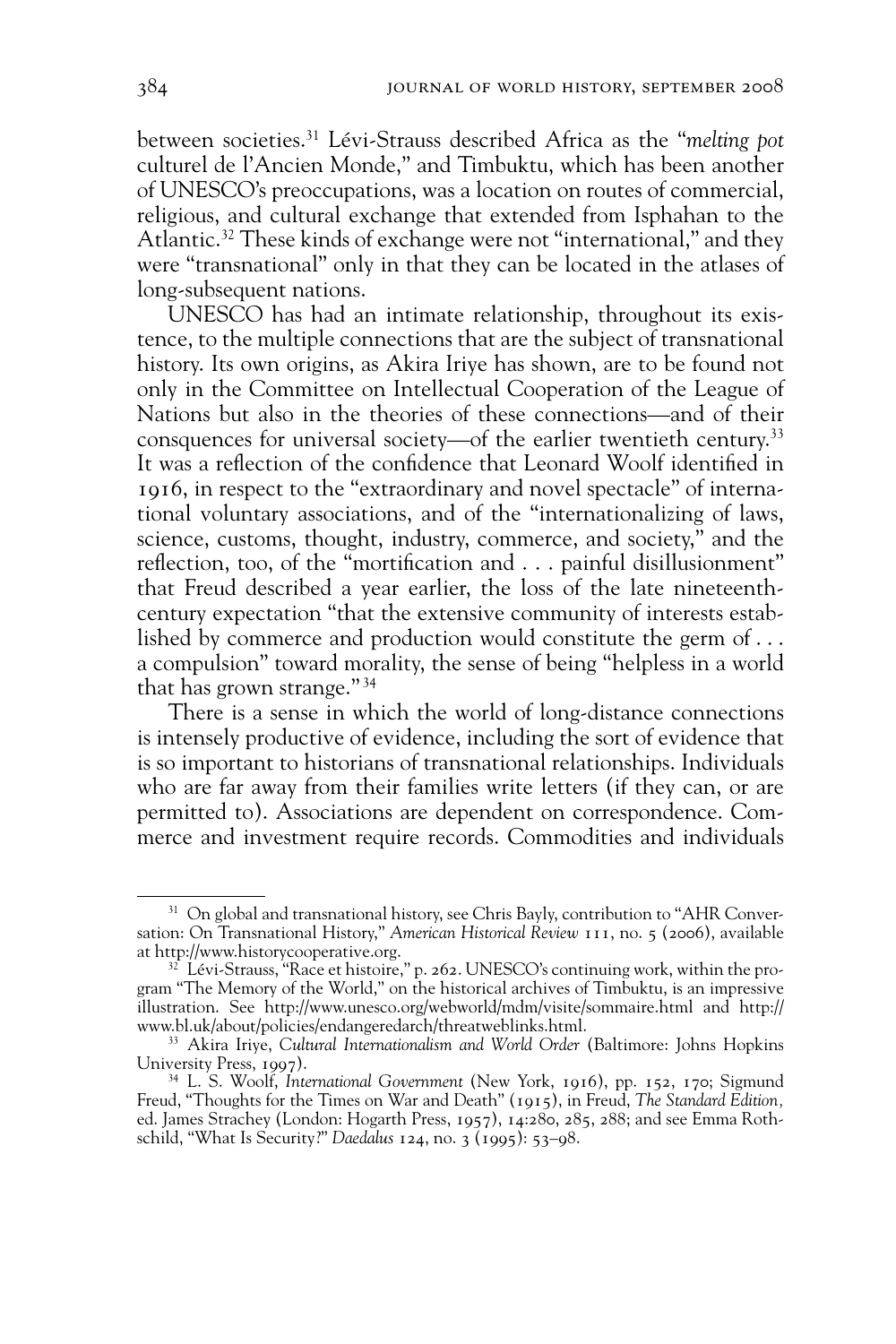are transcribed when they cross the frontiers of nations. The commemorations of large-scale migrations are sites of memory without a location.35 But this evidence is also fragile. Individuals wait for letters that do not arrive; they move on and leave their papers behind; the associations dwindle away and the investment ventures fail. Even the records of frontiers and ports are among the more marginal holdings, often, of national archives. This, too, was a preoccupation of early UNESCO officials, as in the 1949 report on migration (and information about migration), which the British Colonial Office found some difficulty in classifying: "I think this may be of interest to your Department," one official wrote in 1948; "It certainly is not 'Empire Settlement.'" 36

"All have finally felt that only History could place upon the already fruitful work of UNESCO the crown of hope for which it is gathering the flowers and the leaves, one by one," Lucien Febvre (or his less than eloquent amanuensis) wrote in a summary of the early UNESCO conferences in Mexico, Beirut, and Florence.<sup>37</sup> This transcendent history was to be an epic, in turn, of the "global interdependence of peoples" (albeit under the direction of an editorial committee in which "are represented the cultures of Asia, Europe and America" and a working group consisting of "a Frenchman, an Italian, an Englishman, a Swiss, a Syrian, a Hindu, a Mexican, a North American, and a Brazilian").<sup>38</sup> Lévi-Strauss, in *Race et Histoire,* repudiated the notion of *"peuples sans histoire,"* and discerned in the "coalition" or "collaboration" of cultures the possibility of a world civilization that was also a civilization of

<sup>35</sup> See David Blackbourn, "Das Kaiserreich transnational. Eine Skizze," in *Das Kaiserreich transnational: Deutschland in der Welt 1871–1914,* ed. Sebastian Conrad and Jürgen Osterhammel (Göttingen, 2004); and Loretta Kim (Harvard University), forthcoming work on the commemoration of the involuntary migration of the Sibe people from Manchuria to Xinjiang in the Qing period.

 $36$  Note of 12 June 1948 from D. G. Hallett to Mr. Roberts, in TNA, CO537/2567, 31. The question of information about migration was of much interest, as in the recommendation, heavily marked by the British officials, that "migration between home countries and colonies should be the subject of statistics analogous to international series," and in a summary, by R. C. Cade; "This calls for a regular supply of information about the needs of the receiving countries, the types, abilities, etc. of potential emigrants, together with technical advice and formulae for regulating the departure and admission of migrants." UNESCO Report on Migration, TNA, CO537/2567, 5v, 130v.

<sup>37</sup> Lucien Febvre, "Foreword," in *Cahiers d'Histoire Mondiale/Journal of World History/ Cuadernos de Historia Mundial* 1, no. 1 (1953): 6–9, 7; and see Sunil Amrith, paper presented at the international symposium "60 Ans d'Histoire de l'UNESCO/60 years of UNESCO's History," on 18 November 2005, and Sunil Amrith and Glenda Sluga, "New Histories of the UN," *Journal of World History* 19, no. 3 (2008).

<sup>&</sup>lt;sup>38</sup> "Textes Officiels," *Cahiers d'Histoire Mondiale* 1, no. 1 (1953): 205, 208, 221.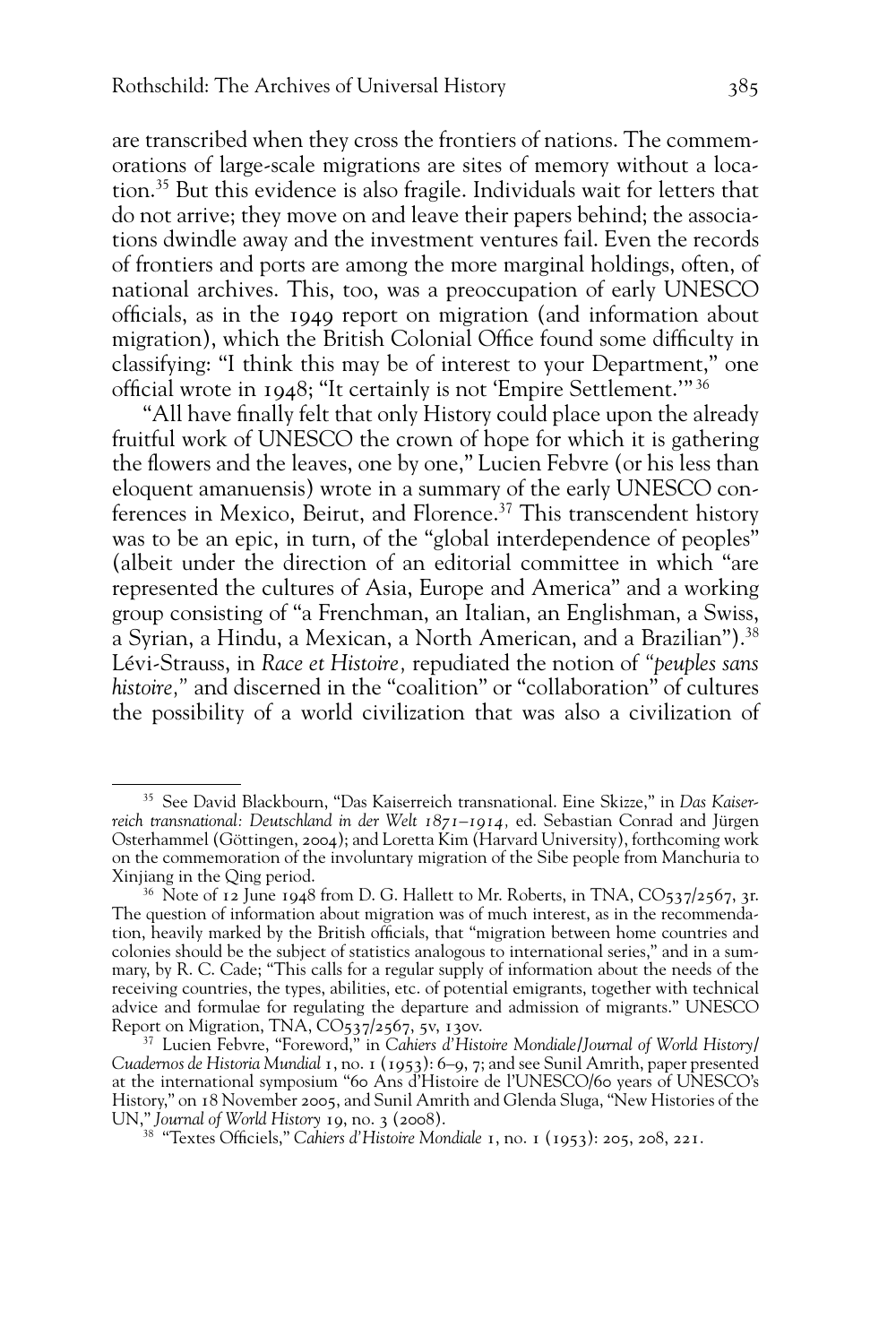tolerance—a prospect that imposed "heavy responsibilities" on "international institutions." 39

The third sense of international archives and international memory, to do with the archives of international organizations, is the least romantic. The International Council on Archives, in 1952, presented a grandiose view: the evocation of a past in which archives had "not emerged from the local or national phase," and of international "organisms" whose role was ever more "primordial." But it also described entirely new versions of old problems: Conservation, but where? Classification, but how? Inventories, but whose? Public access, but with what "precautions"?<sup>40</sup> The archives of earlier international organizations, a member of the staff of the US National Archives wrote in October 1944, were "both inadequate and unsatisfactory," and "this lack of information is fairly universal."<sup>41</sup> Some international records "seem to have disappeared," according to the US proposal of October 1945, and others "have been broken up or scattered." 42 The new Archives Section of the United Nations had inherited the records of "defunct international organizations," dating back to 1897. It had custody of sound recordings, photographs, and "motion picture films." It had documents in the working languages of the UN, and in Czech, Slovenian, Arabic, Korean, and Portuguese, while "Secretariat groups are accumulating and creating archives in such far-flung areas as Cuba, Greece, Indonesia, Kashmir, Korea, and Palestine." 43

It was these international and administrative archives that were at the heart of the proposal of October 1945 and in respect of which the postwar initiatives were least successful. The forty-one archives of international organizations are now the "agencies" of 192 sovereign (or member) states and seventeen unsovereign entities, of six "principal UN organs" and eighty-six programs, funds, commissions, offices,

 $39$  Lévi-Strauss, "Race et histoire," pp. 253, 272, 277, 279.

<sup>40 &</sup>quot;Les organismes internationaux et leurs archives," *Archivum* 2 (1952): 9.

<sup>&</sup>lt;sup>41</sup> In the polite expression of the US proposal of October 1945, "it is believed that there is room for improvement in the documentation practices of international agencies." "Proposal for the Establishment of a United Nations Archives," p. 6; Carl L. Lokke, "A Sketch of the Interallied Organizations of the First World War period and their records," *American Archivist* 7, no. 4 (1944): 225–235, 226, 234.

 $42$  "The records of many interallied economic and scientific agencies seem to have disappeared . . . the records of other international bodies of the period have been broken up or scattered." "Proposal for the Establishment of a United Nations Archives," p. 2.

<sup>43</sup> Claus, "United Nations Archive," pp. 11, 12, 14.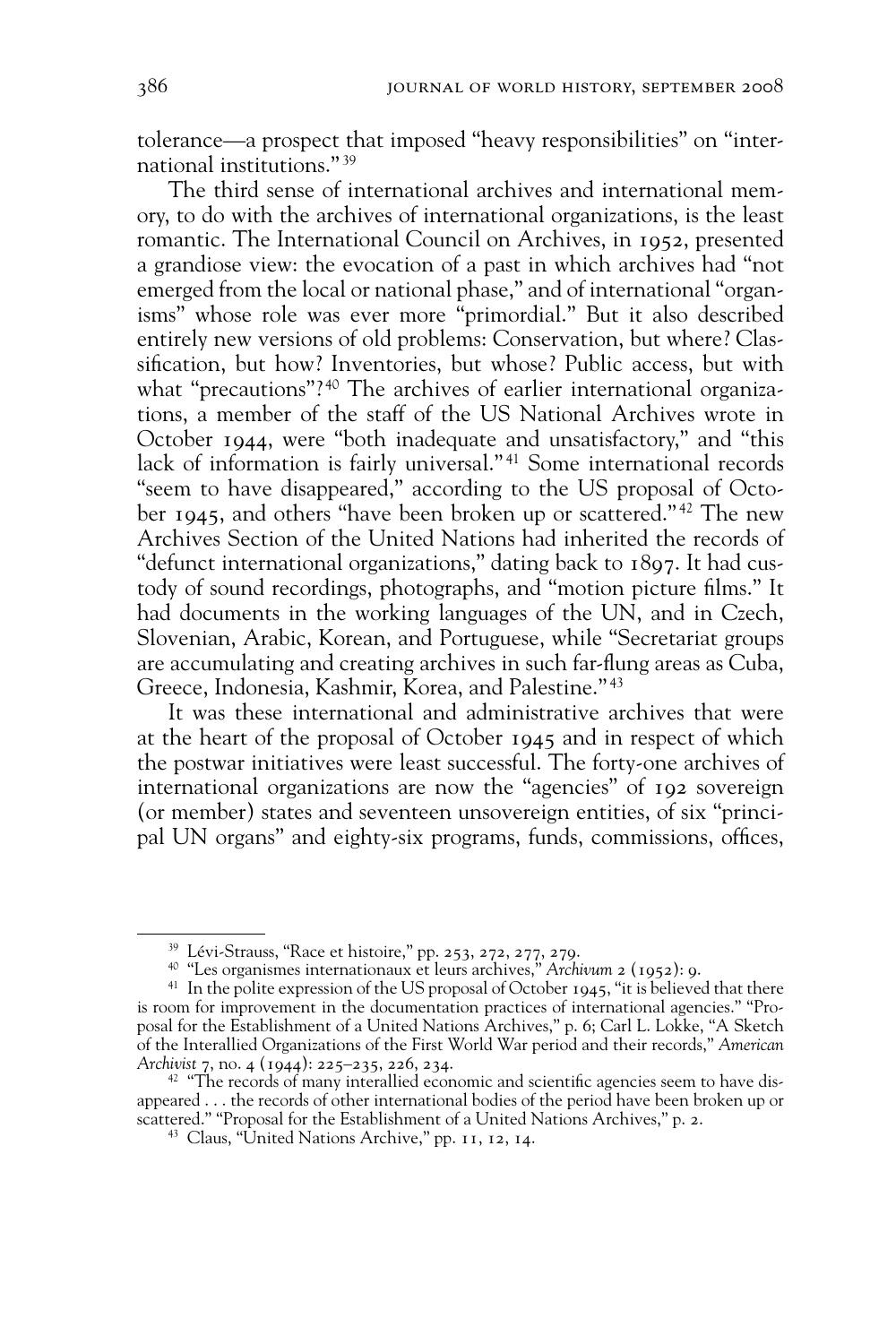institutes, and "other UN entities." 44 They are connected, still, within the International Council on Archives that was established with such large expectations in 1948. But they are not the sorts of archives that have inspired the sentiment of being able to "touch the real world" that Arlette Farge described so beautifully in *Le Goût de l'Archive,*  the archival sublime.45 They are full, for one thing, of the cyclostyled records of committees and conferences, somewhat dispiritingly known by the technical term "grey literature." 46 The US National Archives proposal of October 1945 "went practically unnoticed," the archivist of the UN concluded in a paper prepared for an international meeting of archivists in Warsaw in  $1961$ , and he added that "as regards his official status," his post was "ranked three or four grades below that of Director of the Library." 47

The "historical aspect is at risk of being suffocated by the concern for immediate uses," the secretary of the archivists' journal *Archivum* wrote in a paper for the same meeting, and the use of the "microfilm" of substitution is enough to make an archivist and historian shudder." There were "pure and simple liquidations," and the situation was particularly dire in respect to international agencies or commissions that had themselves been dissolved: the destruction, for example, of many of the papers of the UN mandate in Palestine, of the UN Relief and Rehabilitation Administration (UNRRA), and of the International Refugee Organization.<sup>48</sup> There were "at present 1,200 non-governmental organizations (NGO's) in the world," the director of the Polish State Archives observed, which were "an essential aspect of contemporary history" and whose archives were "disquieting." For the secretary

<sup>44</sup> See http://www.unesco.org/archives/sio/guide/index.html, http://www.un.org/ members/intergovorg.shtml, and http://www.un.org/aboutun/chartpdf/unsyschart.pdf, accessed on 19 October 2007.

<sup>45</sup> Arlette Farge, *Le Goût de l'Archive* (Paris: Éditions du Seuil, 1989), p. 18.

 $46$  The initial archive of the 1945 San Francisco conference consisted of "all official Conference documents boxed in quantities of two hundred copies of each document in English," with more copies in French, Spanish, Russian, and Chinese; by 1947, "about one-half" of the staff of the UN Archives was "engaged almost exclusively in the receipt, registration, filing, and servicing of mimeographed documents." William J. Bruce, "The San Francisco UNCIO Documents," *American Archivist* 9, no. 1 (1946): 6–16, 6; Robert Claus, "The Archives Program of the United Nations," *American Archivist* 11, no. 3 (1948): 195–202, 197.

<sup>&</sup>lt;sup>47</sup> Marian Stopar-Babsek, "Establishment and Organization of United Nations Archives," in *Les Archives dans la Vie Internationale,* pp. 85–102, 87, 92.

<sup>48 [</sup>Robert-Henri Bautier], "Les Archives et les Organisations Internationales et Intergouvernementales," in *Les Archives dans la Vie Internationale,* pp. 76–82, 77–78.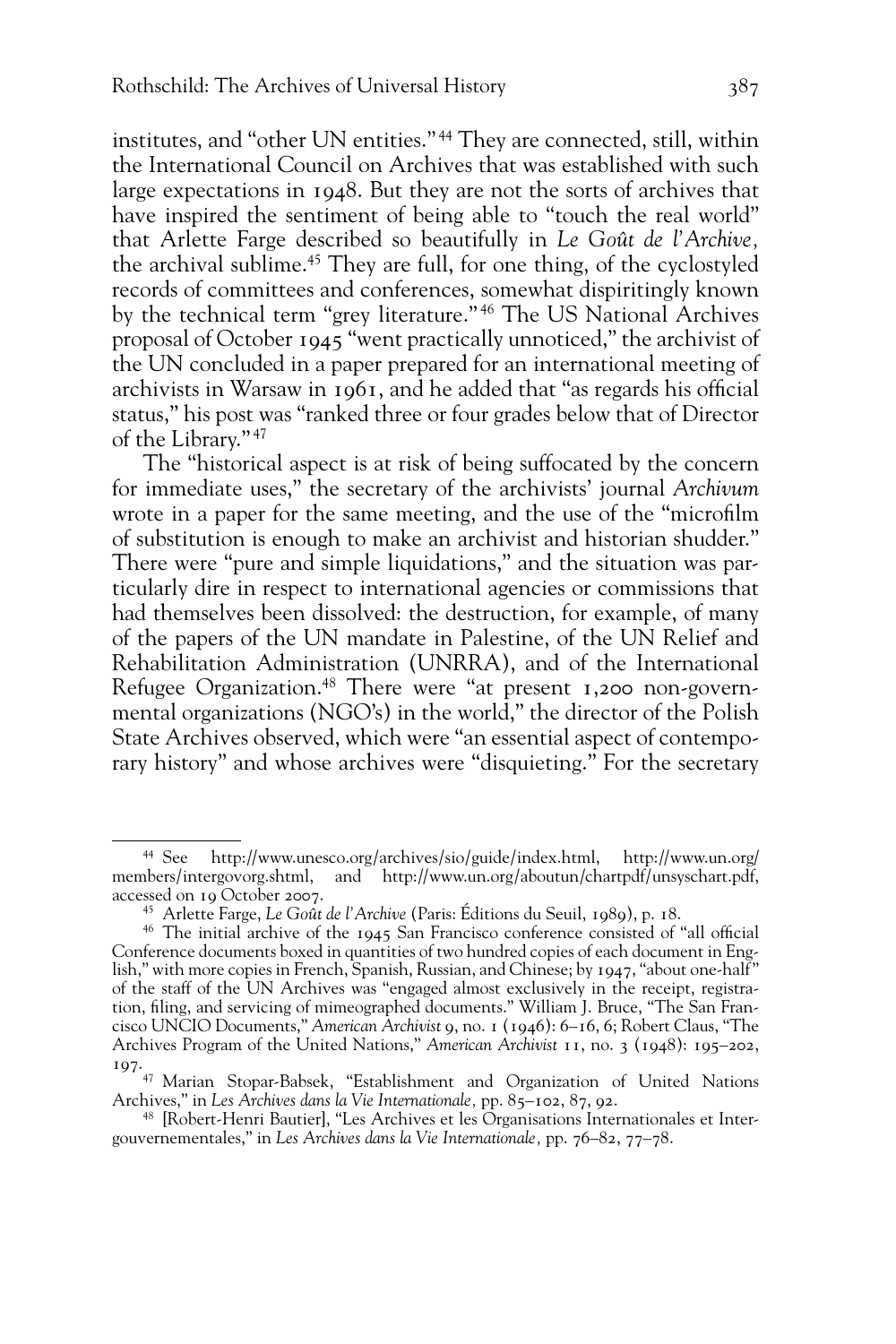of *Archivum,* "a concrete solution would be to place the old archives of the UN," as well as "the archives of dissolved archives and eventually of NGO's," in a common depository of historical archives; "this is to go back to the idea of Dr Solon Buck in 1945." 49

"The dignity of source materials of history," Ernst Posner wrote in 1942, had in the course of the twentieth century been "extended to an ever widening scope of documents." 50 This process of extension has continued ever since, and archival holdings, like historical memory, exist in multiple dimensions, virtual and spatial. But even the most conventional procedures of disposal, classification, and declassification, which are important to all archives, were particularly complex for international organizations, with their juxtaposition of languages and political morphologies (their organs and funds and entities), their blue flags and blue helmets and black box flight recorders. The records of UN missions, officials, employees under contract, mandates, conferences, and offices "in the field" were widely dispersed.<sup>51</sup> In respect to the new universe of historical sources—images, artifacts, diaries, recordings, and oral histories, in multiple languages and multiple media—the international archives faced even more daunting difficulties. There were oral histories of soldiers who took part in international peacekeeping missions, and they could be "accessed" through the office of the Nigerian legion in Enugu, with "no functioning telephones, e-mail, fax facilities or internet." 52

<sup>49</sup> Report of the Fourth Working Session, in *Les Archives dans la Vie Internationale,* pp. 143–145, 143–144; Bautier, "Les Archives et les Organisations Internationales," p. 79.

<sup>50</sup> Posner, "Effects of Changes of Sovereignty on Archives," in Munden, *Archives & the Public Interest,* pp. 168–181, 174.

<sup>&</sup>lt;sup>51</sup> Even the records of the most established of public officials posed redoutable difficulties in the new circumstances of international interdependence, as one of the US archivists wrote in 1944; the traces of "Sir Maurice (now Lord) Hankey," for example, who "attended no fewer than 488 international meetings between 1914 and 1920." Lokke, "Sketch," p. 225. Hankey was an expert on cabinet minutes and official secrets in the 1920s, whose own papers are now to be found in no fewer than thirty-eight different repositories. See National Register of Archives (United Kingdom), http://www.nationalarchives.gov.uk/nra/ searches/pidocs.asp?P=P12902; and John F. Naylor, "Hankey, Maurice Pascal Alers," *Oxford Dictionary of National Biography,* http://www.oxforddnb.com/view/article/33683, accessed 19 October 2007.

<sup>52</sup> Ike Achebe, "Oral History on UN Peacekeeping Operations: The Nigeria Legion," http:// www-histecon.kings.cam.ac.uk/internationalhistory/documents/nigeria\_oralhistory.doc. The Centre for History and Economics at King's College, Cambridge, has for some years had a tiny project on international and UN archives, which has identified interesting sources in and at the margins of the UN's own archival holdings: in Sunil Amrith's research on the diaries of officials involved in public health campaigns in Asia, Holger Nehring's investigation of UNESCO and UNICEF in German history, and Ike Achebe's investigation of Nigerian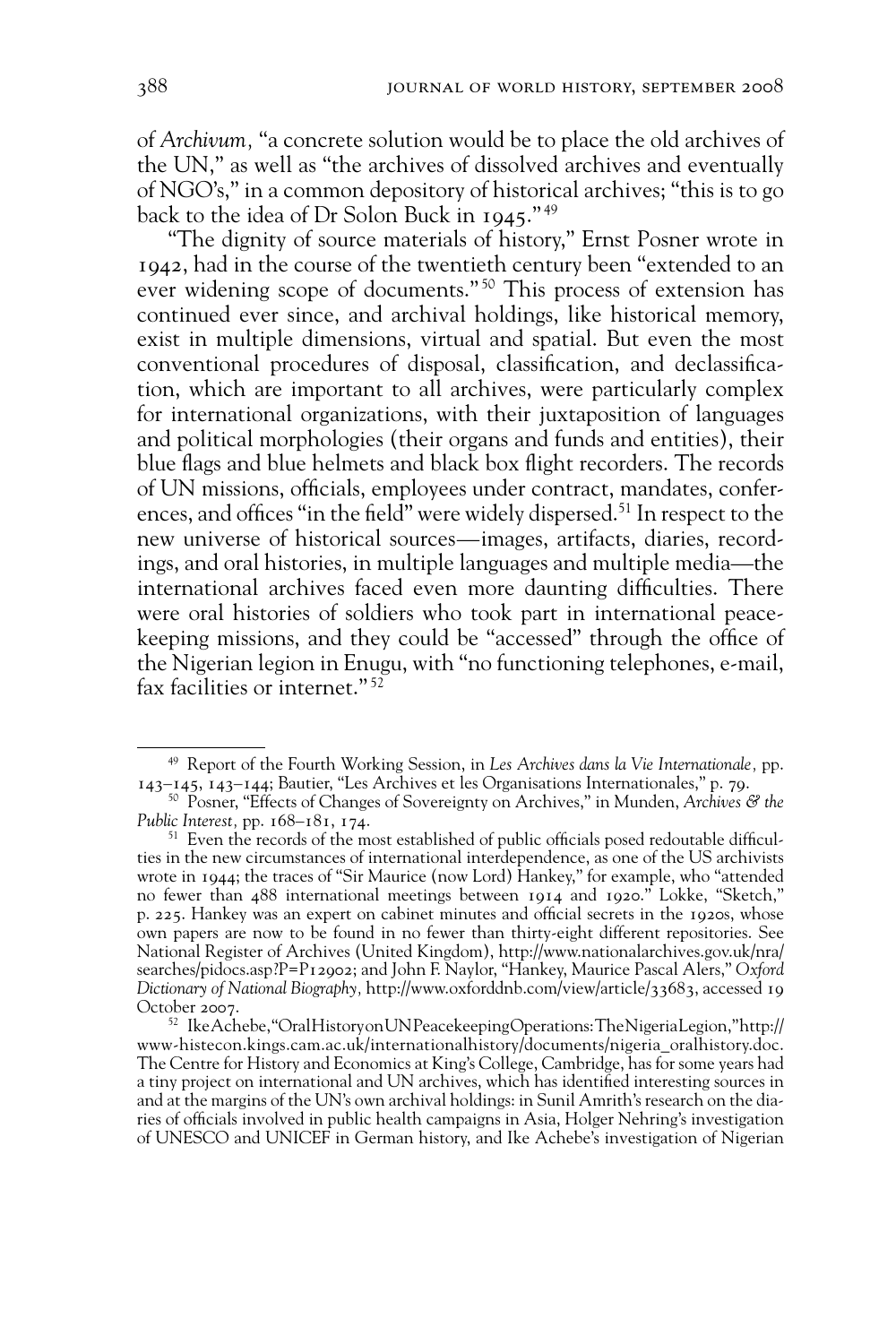The archives of the UN have in these circumstances been relatively little used by historians and other scholars; of the several million articles in the English language JSTOR database, only twenty-nine refer to "United Nations Archives." (There are 16,523 articles, by contrast, that refer to "National Archives," and 10,977 to "Public Record Office," the old name of the National Archives in the United Kingdom.) 53 They are unromantic, in the sense of the drama of national history, as expressed by US president Herbert Hoover, when he laid the cornerstone of the National Archives building in Washington, D.C., in February 1933, in words now engraved on the wall: "The romance of our history will have living habitation here in the writings of statesmen, soldiers, and all the others, both men and women, who have built the great structure of our national life." 54

It is these grey, unromantic, international archives that are so interesting, all the same, in relation to the other deep question of October 1945, about why archives are of importance to international institutions. The idea of a gigantic United Nations Archive, a palace of internationalism and microfilms, is almost as implausible, now, as Napoleon's monument to monuments of 1812. Even the archives of nations have only a faded relationship to the romances of national life, and to the cohesiveness of national institutions.

But the unpoetic objectives of the 1940s and 1950s, about the conservation of international records, are still important. The most familiar reason is that archives and accessible records are essential to the effectiveness of any organization, national or international. In the delicate expression of Napoleon's minister of the interior, "Without authentic acts . . . the lofty lessons of experience are lost for nations and for genius itself, when it is called upon to rule."<sup>55</sup> The conflicts over archives in the early modern period were a competition for titles of sov-

soldiers who had served in peace-keeping forces in the Congo. But the project has also come across real difficulties, from empty folders to the head of a small UN agency who found part of the archives of the agency stored in the basement beneath the cleaning fluid. See www.internationalhistory.org; on German archives, see Holger Nehring, "UN Sources concerning Germany: A Guide to Archives and Research," http://www-histecon.kings.cam .ac.uk/internationalhistory/documents/nehring\_un\_sources.doc. 53 www.jstor.org, accessed through the Harvard University Library, <sup>19</sup> October 2007.

<sup>54 &</sup>quot;Remarks Upon Laying the Cornerstone of the National Archives Building," 20 February 1933, in *Public Papers of the Presidents of the United States, Herbert Hoover (1932–33)*  (Washington, D.C.: Government Printing Office,  $1977$ ), p.  $471$ .

<sup>55</sup> Speech of Montalivet on 15 August 1812, in Bordier, *Les Archives de la France,*  p. 28.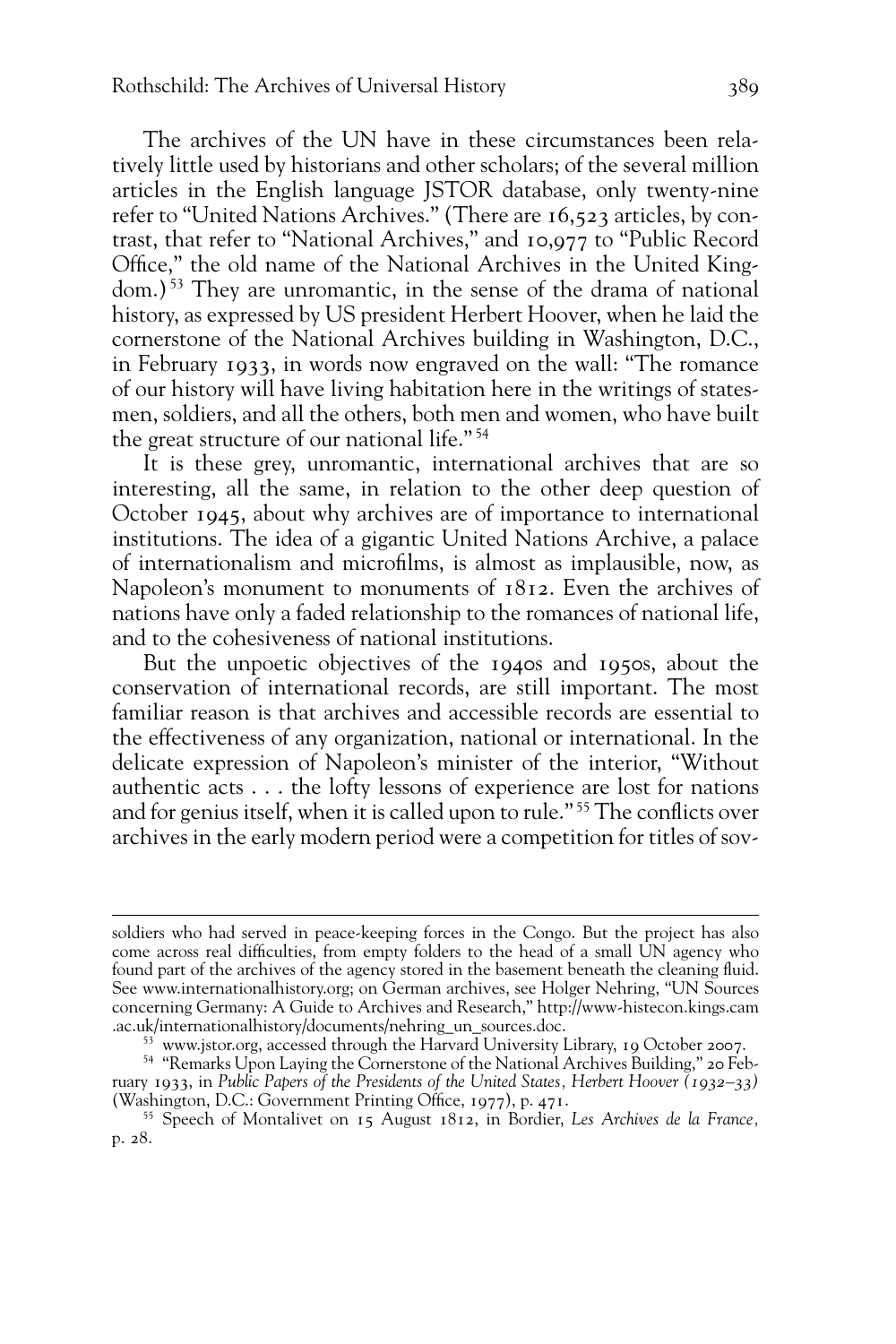ereignty and also for techniques of public administration.<sup>56</sup> The great reforms of public administration in the nineteenth and early twentieth centuries had two principal components, having to do with the creation of a civil service and the institutionalization of administrative records. The independence of the international civil service was one of the most important achievements in the political history of the UN, under Dag Hammarskjöld's secretary-generalship.<sup>57</sup> The institutionalization of international public records is still incomplete, and "one of the troubles with the UN," in the expression of Hammarskjöld's colleague and biographer Brian Urquhart, "is the fact that it never had a historical section."<sup>58</sup> "Good government is not a theoretical concept," Pino Akotia of the University of Ghana wrote in the final issue of the international archivists' journal *Archivum,* and the "ability of the state to manage recorded evidence of the conduct of government business is perhaps the most basic of all." 59 This is true of public institutions that are not states, as well.<sup>60</sup>

Archives and records are of administrative importance, above all, because of their relationship to transparency and accountability. UN agencies are the object of scrutiny by the news media, by governments, by commissions and committees, and, eventually, by scholars, or by the verdict of history, with which presidents (and secretaries-general) are said to be so preoccupied. Anthony Grafton concluded his history of the footnote with the affirmation that "only the use of footnotes and the research techniques associated with them makes it possible to resist the efforts of modern governments, tyrannical and democratic alike, to conceal the compromises they have made, the deaths they have caused, the tortures they or their allies have inflicted."<sup>61</sup> The UN and its agencies are not governments. But they too have made compromises; their point, in a sense, is to make compromises instead of causing deaths, and

<sup>56</sup> Posner, "Effects of Changes of Sovereignty," pp. 168–169.

<sup>57</sup> See "Subversives in the UN: The World Organization as an Employer," *Stanford Law Review* 5, no. 4 (1953): 769–782; and Mark W. Zacher, *Dag Hammarskjold's United Nations*  (New York: Columbia University Press, 1970), pp. 39–47.

<sup>58</sup> Quoted in *UN Voices: The Struggle for Development and Social Justice,* ed. Thomas G. Weiss, Tatiana Carayannis, Louis Emmerij, and Richard Jolly (Bloomington: Indiana University Press, 2005), p. 162.

<sup>59</sup> Pino Akotia, "Managing Public Sector Financial Records for Good Government in Sub-Saharan Africa," *Archivum* 45 (2000): 97–117, 112.

 $60$  On the UN's use of information, see the Report of the Panel on United Nations Peace Operations, chaired by Lakhdar Brahimi, August 2000, http://www.un.org/peace/ reports/peace\_operations/.

<sup>61</sup> Anthony Grafton, *The Footnote: A Curious History* (Cambridge, Mass.: Harvard University Press, 1999), p. 233.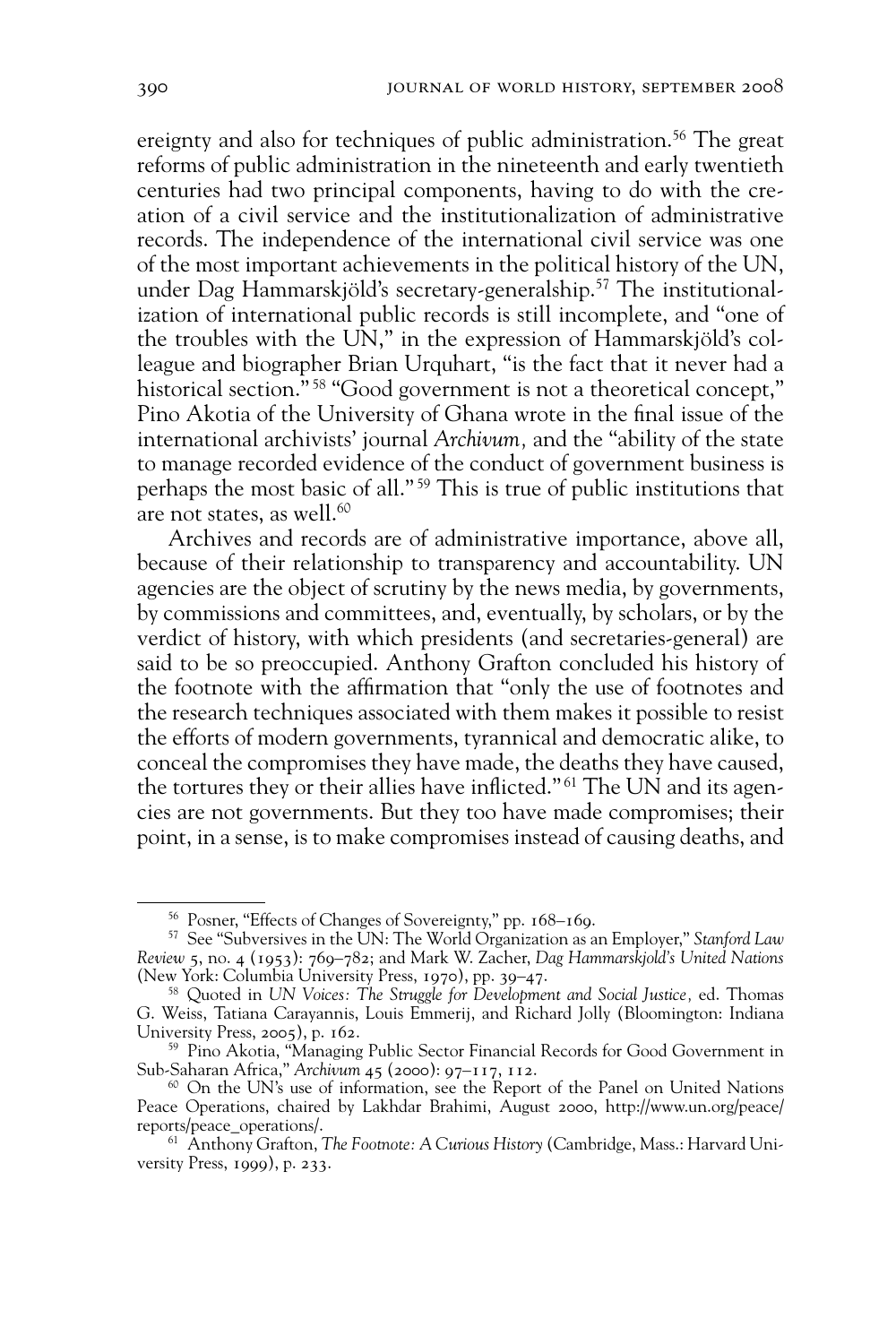they, too, are accountable to the research of the press, and of scholars. The "democratization" of international public records that was such a conspicuous objective in the projects of the 1940s and early 1950s, the "ready" and "equal" access to scholars (or journalists) "of all countries," is still a distant hope.

There is a different and more novel reason, too, for the special importance of international archives to international institutions. The modern world, Charles Braibant of the Archives de France wrote in 1951, was at risk of "drowning in the documentary ocean which is submerging it."<sup>62</sup> The documentary ocean is now an entire biosphere of images and words. But the UN and its constituent entities are of all the political or quasi-political institutions of these modern times, the most profoundly virtual—the most purely places of images, words, and precedents.

"In modern societies, stretched over vaster territories and far more diverse citizenries, a politics stripped of powerfully expansive words is virtually inconceivable," Daniel Rodgers has written of American political life. It is words that "unify and mobilize" and words that make sense out of policy and power: "the superimposition of some believable sense and endurable legitimacy on top of the chaotic motions of day-to-day power." This government of rhetoric, this "appetite for powerfully resonant and powerfully abstract words," is characteristically American, as Rodgers suggested.<sup>63</sup> But it is also characteristic of almost all the politics of the late twentieth century, and especially of the politics of the UN (which was itself, in a cultural or cultural-political sense, an idiosyncratically American institution, established, against the wishes of Dean Acheson and others, in the cultural and media capital of American politics). The "day-to-day power" of the UN was constituted by words, or by the superimposition of credibility and legitimacy. It had no enduring sources of revenue, or military forces, or powers of coercion; it was a power of abstraction, or a "government of words." 64 The UN with its funds and missions is now a large, complicated economic organization, which buys generator sets and catering services and contraceptives, "buying" and "shopping" for goods and services to the value of \$159 million in the Democratic Republic of Congo in 2006, or \$208 million

<sup>62</sup> Charles Braibant, "Archivum," p. 3.

<sup>63</sup> Daniel T. Rodgers, *Contested Truths: Keywords in American Politics since Independence* (Cambridge, Mass.: Harvard University Press, 1998), pp. 4–5, 7.

<sup>64</sup> The phrase "government of words" was used by Washington Irving in 1807, of the government of the United States; quoted in Rodgers, *Contested Truths,* p. 7.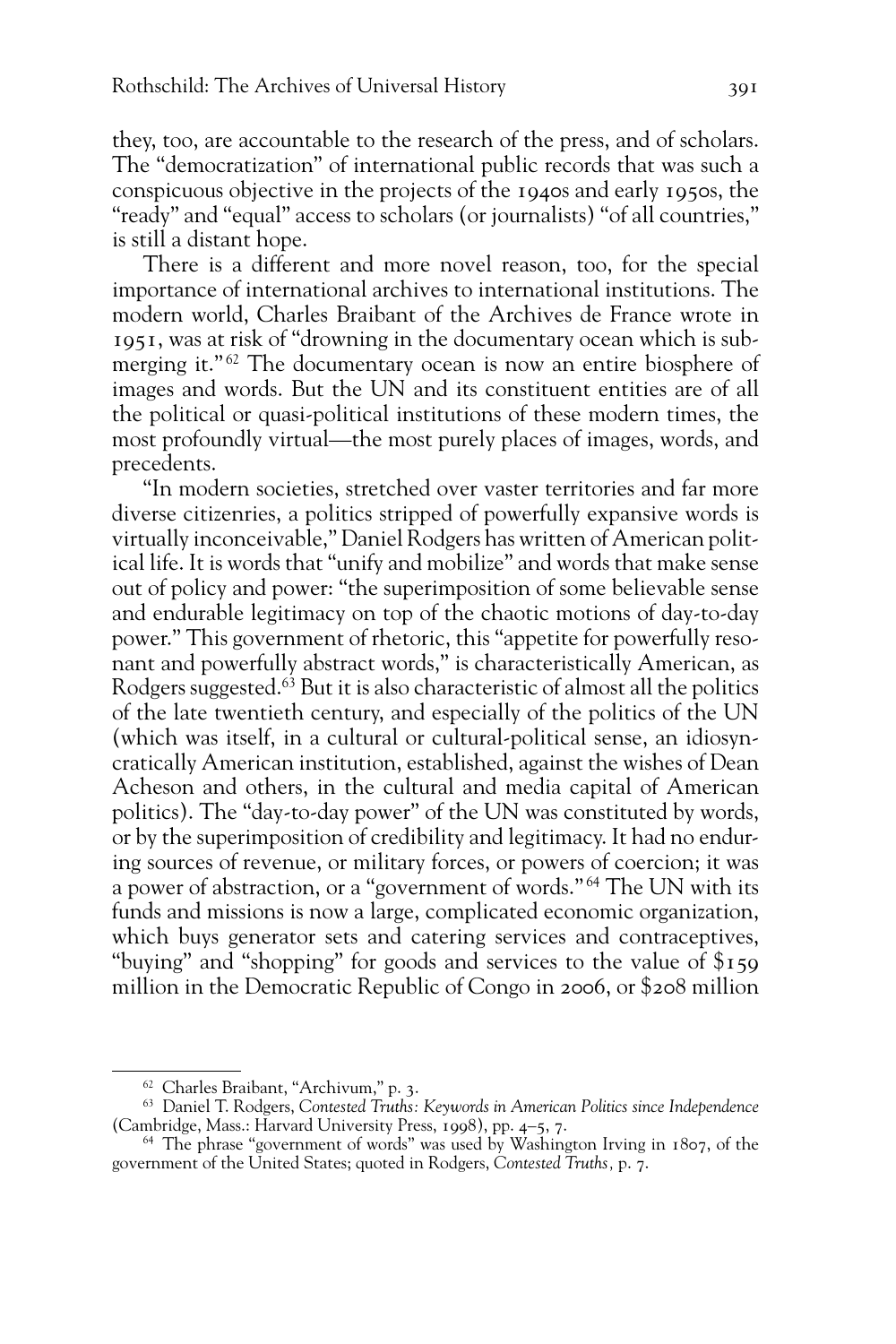for the UN "Population Fund." 65 But its contracts, far more than the contracts of national governments, ebb and flow with campaigns, or with the concluding documents of conferences.

The idea of international institutions as places or palaces of language was as old as the fantasies of internationalism of the early twentieth century. The world organization for energy conservation, or the "suppressed world conscience" that H. G. Wells imagined in *The Secret Places of the Heart,* was to be a place, above all, of *"'say'":* "I want to get the beginnings, the germ, of a world administration. I want to set up a permanent world commission of scientific men and economists with powers, just as considerable powers as I can give them—they'll be feeble powers at the best—but still some sort of say in the whole fuel supply of the world. A say—that may grow at last to a control. A right to collect reports and receive accounts for example, to begin with. And then the right to make recommendations . . . You see?... No, the international part is not the most difficult part of it." $66$  In the new UN institutions of the 1940s and 1950s, these rights in respect to reports and statistics were embodied in powers of information—reports on malaria, infant mortality, population growth, torture, and human rights. There were commissions of "scientific men," and there was also a new ideology of international public opinion or public information. The "annual report" became a characteristic form of expression, from the "Annual Report from Palestine" produced by the UN Palestine Commission starting in 1945 to the "preliminary exposé" of an annual report on "International Folk Music" that UNESCO published in 1953.<sup>67</sup> "UNESCO will know how to fulfill its mission of a spiritual link between nations," the Brazilian delegate declared at a meeting in

<sup>65</sup> Procurement statistics for 2006 available at http://www.un.org/Depts/ptd/06com50 .htm, and http://www.unfpa.org/procurement/statistics.htm. On "Buying for a Better World" and "UN Web Buy," see http://www.iapso.org/information/publications.aspt; and on the UN Population Fund (UNFPA) and its policies—"shopping is a procurement method based on comparing price quotations obtained from several suppliers,"—see http://www.unfpa.org/ procurement/methods.htm. All Web sites accessed on 20 October 2007.

<sup>66</sup> H. G. Wells, *The Secret Places of the Heart* (New York: Macmillan, 1922), pp. 88, 90. The speaker is Sir Richmond Hardy, an owner of coal mines, much exercised by the extent to which "all the world is wasting fuel—fantastically": "If we set about getting fuel sanely, if we do it as the deliberate, co-operative act of the whole species, then it follows that we shall look very closely into the use that is being made of it. When all the fuel getting is brought into one view as a common interest, then it follows that all the fuel burning will be brought into one view . . . . I want to get the whole business of the world's fuel discussed and reported upon as one affair—so that some day it may be handled as one affair—in the general interest" (pp. 84–85, 87).

 $67$  "Folk music can constitute a bond of union between people of all levels of culture ... it should serve to lessen the gap between the music of the 'highbrows' and the 'lowbrows'":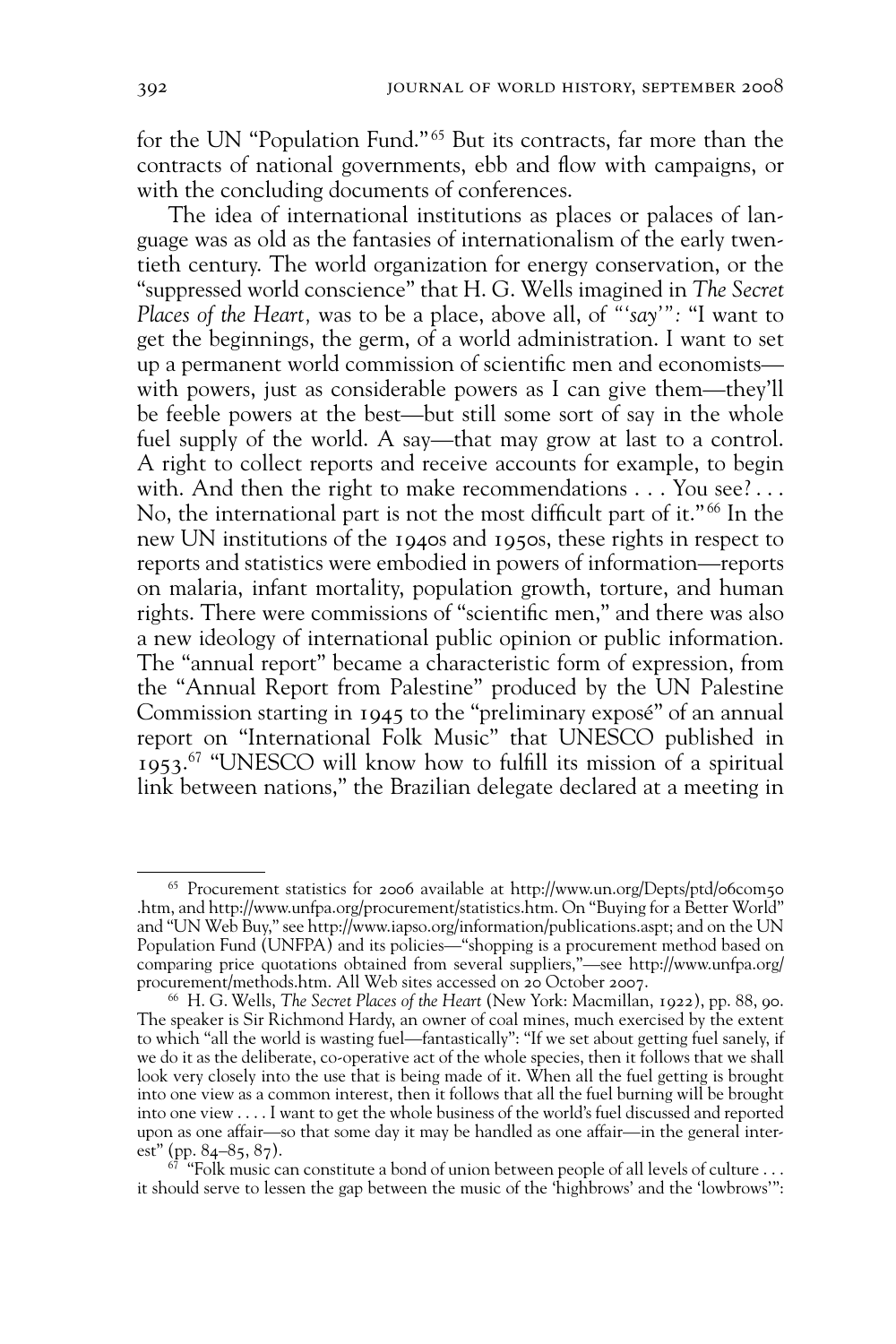November 1946, chaired by Léon Blum; "an international public opinion inspired by UNESCO will spring into existence." 68

The individuals who were most involved in the early UN were intensely conscious of the power of international words and images, and of the transitoriness of legitimacy. Even the earliest UN flags, and the "light blue" that has been the UN's color since 1947, were an aspiration to "dignity." 69 The national delegations were meanwhile at a loss, often, as to how to adapt to the new international politics of public opinion. The Trusteeship Council, one British official reported in the summer of 1945, had been held up by "the failure of the Russians to get a reply from Moscow about the word 'independence,'" as well as by "Iraqi anxieties about Palestine." Another official warned that "unless we make some concessions to the prevailing thirst for slogans of all kinds we should risk falling behind the Americans in the race for 'moral leadership."" Yet another official, a "Miss Wilkinson," "deplored the fact that the proceedings at the Plenary Session on the previous day which had had the character of a horse-deal should have been represented as conceding to M. Molotov the fruits of moral leadership."<sup>70</sup>

The "prevailing thirst for slogans of all kinds" was transposed, in the later history of the UN, into an organizing principle of the social, economic, and environmental agencies that are grouped together by Paul Kennedy as the "UN's soft agendas" 71: the United Nations Environment Program and the Stockholm Conference of 1972, the Food and Agriculture Organization and the World Food Conference of 1974, and the Rio Conference on Environment and Development. A large

<sup>&</sup>quot;Preliminary Exposé on the Role of Folk Music in Education, based on the Report of the Fifth Annual Conference of the International Folk Music Council," UNESCO/CUA/ME13, 26 June 1953, available at http://unesdoc.unesco.org/images/0014/001439/143901eb.pdf. UN Palestine Commission, "Annual Report from Palestine," 1 January 1945 to 22 March 1948, "WebDrawer-Archival Folder-S-0614-0001-08-Archival Folder Identification," cited at http://archives-trim.un.org/webdrawer/rec/288111/.

<sup>68</sup> Remarks of M. Moniz de Aragao (Brazil), 21 November 1946, in *General Conference, First Session* (UNESCO, 1947), p. 33, available at http://unesdoc.unesco.org/images/0011/ 001145/114580Eb.pdf.

 $69$  The early uses of the UN flag were thus in Greece: "Recently, for example, in order that the Commission of Investigation concerning Greek Frontier Incidents might enjoy the protection of and be identified by a neutral symbol while travelling through troubled areas or sitting in meetings under the jurisdiction of several countries, an unoffical flag was designed by the Secretariat"; the Secretary-General proposed a draft resolution which authorized him "to adopt a flag code, having in mind the desirability of a restrictive use of the flag and the protection of its dignity." "A Flag for the United Nations," United Nations General Assembly, A/342, 21 August 1947, available at http://unbisnet.un.org/, or http:// daccessdds.un.org/doc/UNDOC/GEN/NL4/700/15/PDF/NL470015.pdf?OpenElement.

<sup>70</sup> Record of the United Kingdom Delegation, 1 May 1945, p. 2, 19 May 1945, p. 2, 29 May 1945, p. 6, TNA, CAB 21/1611.

<sup>71</sup> Kennedy, *Parliament of Man,* p. 176.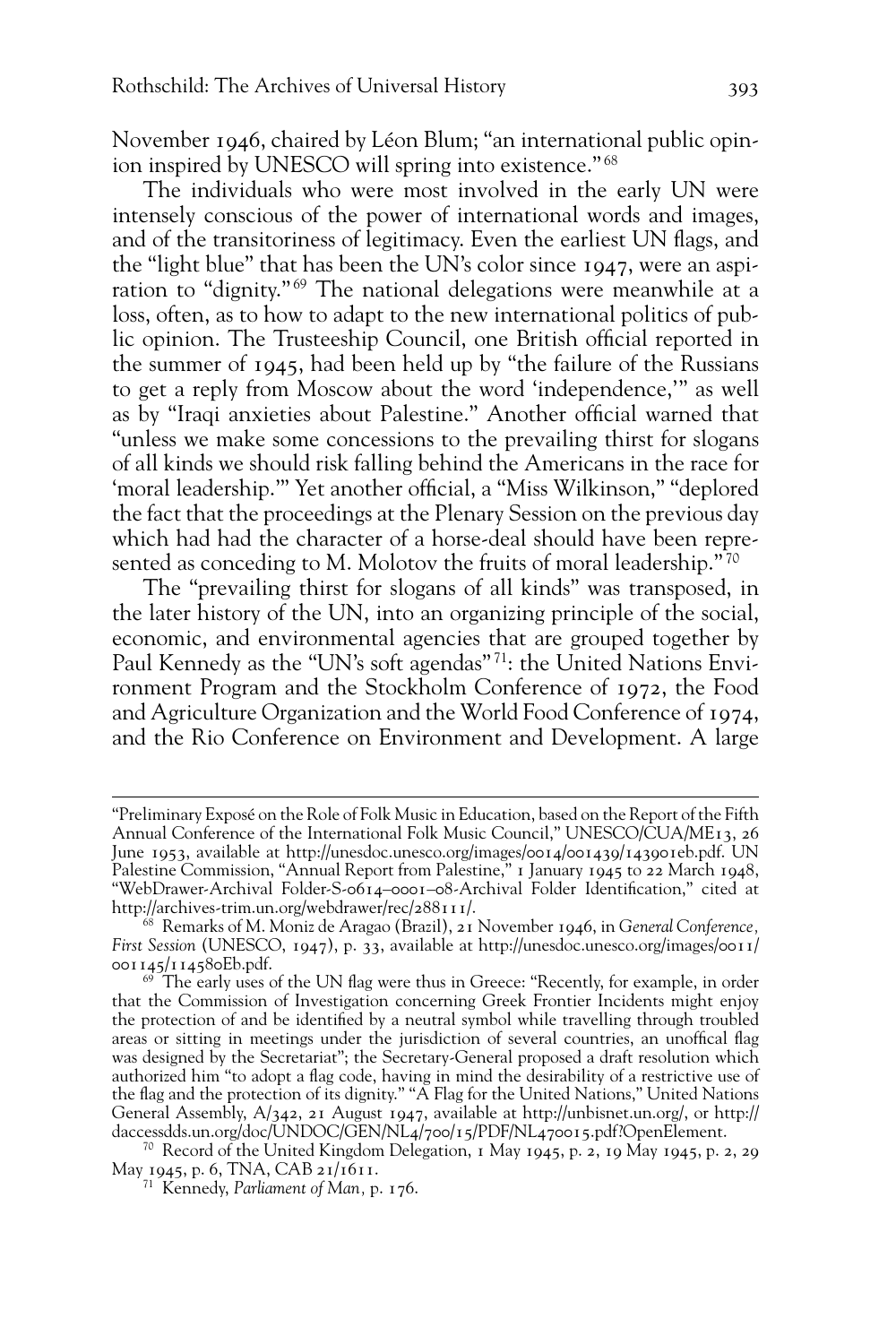part of the UN's activities has been a matter of conferences, reports, and big, impractical expressions. "Sustainable development," "common security," and the "Human Development Report" have played something of the role, in this new international quasi-politics, of the "big, impractical words" that Daniel Rodgers described in American political life.<sup>72</sup> They are successful words, by the competitive criteria of the new international-transnational society, mentioned in some 38,000,000 Web pages in the case of "sustainable development," or some 1,490,000 for "Human Development Report." 73 Their position is one to which other words aspire. As the advisers to a Japanese-supported fund concerned with "human security" lamented in 2003, "While the concept has begun to permeate UN organisations and member states, human security has not yet become a formal 'UN word.'" 74

The provision of information was in a more profound sense at the very heart of the UN's political role or roles, for the "legitimacy" of the UN is also a matter of its "legality," or its position in internationaltransnational law.75 Its legality, in turn, is a matter of published or publicly available legal words. The legitimacy of the UN has been a preoccupation in moments of high political drama—the invasion of Iraq in March 2003 was described by the UN secretary-general as "a sad day for the United Nations," in a time when "the peoples of the world have shown what great importance they attach to the legitimacy conveyed by the authority of the United Nations"—and it is also the cumulative outcome of public information about the law, in innumerable reports and series and digests.76

The "annual digests and reports of public international law cases" with which the UN has been so involved since the 1940s are in this

<sup>72</sup> Rodgers, *Contested Truths,* p. 7.

<sup>73</sup> Web search on 20 October 2007.

<sup>&</sup>lt;sup>74</sup> Minutes to the 1st Meeting of the Advisory Board on Human Security,  $16-17$  September 2003, available at http://www.humansecurity-chs.org/abhs/Boardmeetings; and see Emma Rothschild, "The Age of Words: Histories of Human Security" (in Japanese) in *Human Security,* ed. Yusuke Dan (Tokyo, 2006).

 $75$  On the relationship of international institutions, including the International Court of Justice, to "legality and legitimacy," and to the constitutionality of the acts of international organizations, see Hisashi Owada, "The United Nations and the Maintenance of International Peace and Security: The Current Debate in the Light of Reform Proposals," Keynote Speech at the Research Forum on International Law, European Society of International Law/Graduate Institute of International Studies, 26 May 2005.

<sup>76</sup> United Nations Press Release, SG/SM/8644 (20 March 2003). The French minister of foreign affairs, Dominique de Villepin, also referred to the legitimacy of the UN, which he described as "the place where international rules and legitimacy were founded," United Nations Press Release SC/7696 (19 March 2003); available at http://www.un.org/News/ Press/docs/2003/sgsm8644.doc.htm and http:/www.un.org/News/Press/docs/2003/sc7696.doc .htm.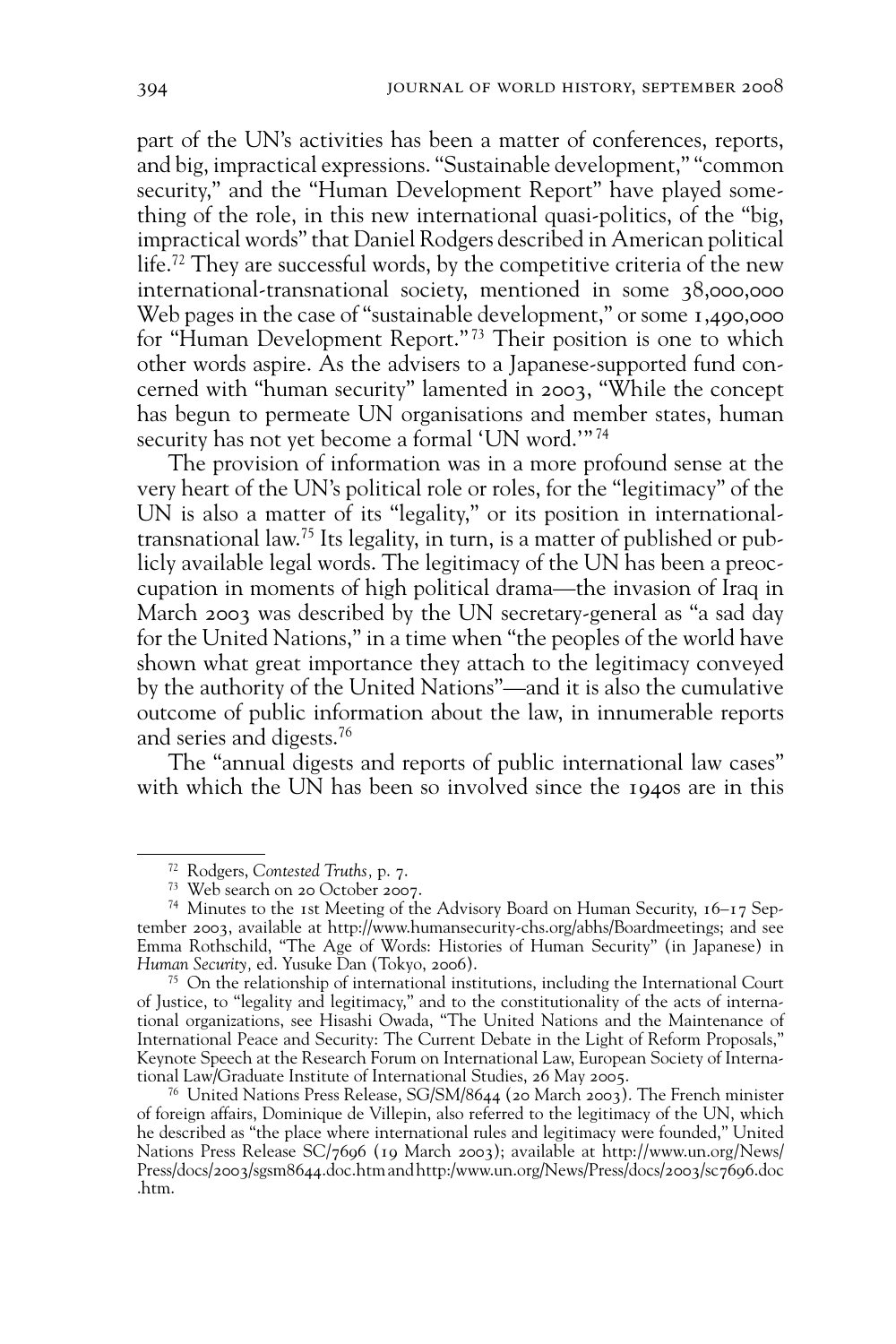sense of political as well as legal importance.<sup>77</sup> The "tremendous quantity" of documents from the UN and multiple other international legal sources was widely discussed in the early 1960s, at a time when international law was considered to be of unprecedented interest to the "public mind." 78 The accessibility of these sources at a period of continuing interest in the relationships between individuals and international law—and when the universe of potentially relevant legal sources has multiplied far beyond the imagination of the 1960s—is again a matter of political interest, the politics of equal access to the law. The dissemination of printed case records in North America in the very early nineteenth century had profound consequences, it has been argued, for the development of "a state-centered, self-conscious legal culture." 79 Access to information about international legal sources, and to the capacities for making sense of the information, may play a comparable role, eventually, in the development of a worldwide legal culture.

The archives of the UN are important, for all these reasons, to the new politics of international organizations, and even to the politics of internationalism. They are also important, finally and most obviously, to the "new UN history" that is represented in this issue, as in Sunil Amrith's work on public health, Carol Anderson's on race in the 1950s, Matthew Connelly's on population policies, and Mark Mazower's on the origins of the modern rhetoric of human rights.<sup>80</sup> The new history is very different, in prospect, from the history of the officials who exemplified the difficulties of international records for the archivists of 1944, the experts on cabinet minutes who attended so many international meetings and whose papers were to be found in so many repositories. But it is a history that imposes its own difficulties of records and its own archival odysseys.

<sup>77</sup> See, for example, Herschel Lauterpacht, *Annual Digest and Reports of Public International Law Cases, Being a Selection from the Decisions of International and National Courts and Tribunals and Military Courts during the Year 1949* (UNESCO, 1955); available at http:// unesdoc.unesco.org/images/0014/001439/143901eb.pdf.

<sup>78</sup> Carl B. Spaeth, "International Legal Materials," *Stanford Law Review* 16, no. 1  $(1963): 229 - 234, 230.$ 

Hendrik Hartog, "Distancing Oneself from the Eighteenth Century: A Commentary on Changing Patterns of American Legal History," in *Law in the American Revolution and Revolution in the Law,* ed. Hartog (New York: New York University Press, 1981), pp. 229–257, 255.

<sup>80</sup> Sunil Amrith, *Decolonizing International Health: India and Southeast Asia, 1930–65*  (London, 2006); Carol Anderson, *Eyes off the Prize: The United Nations and the African American Struggle for Human Rights, 1944–1955* (Cambridge: Cambridge University Press, 2003); Matthew Connelly, "Seeing beyond the State: The Population Control Movement and the Problem of Sovereignty," *Past and Present,* no. 193 (November 2006): 197–233; and Mark Mazower, "The Strange Triumph of Human Rights 1933–1950," *Historical Journal* 47, no. 2 (2004): 379–398.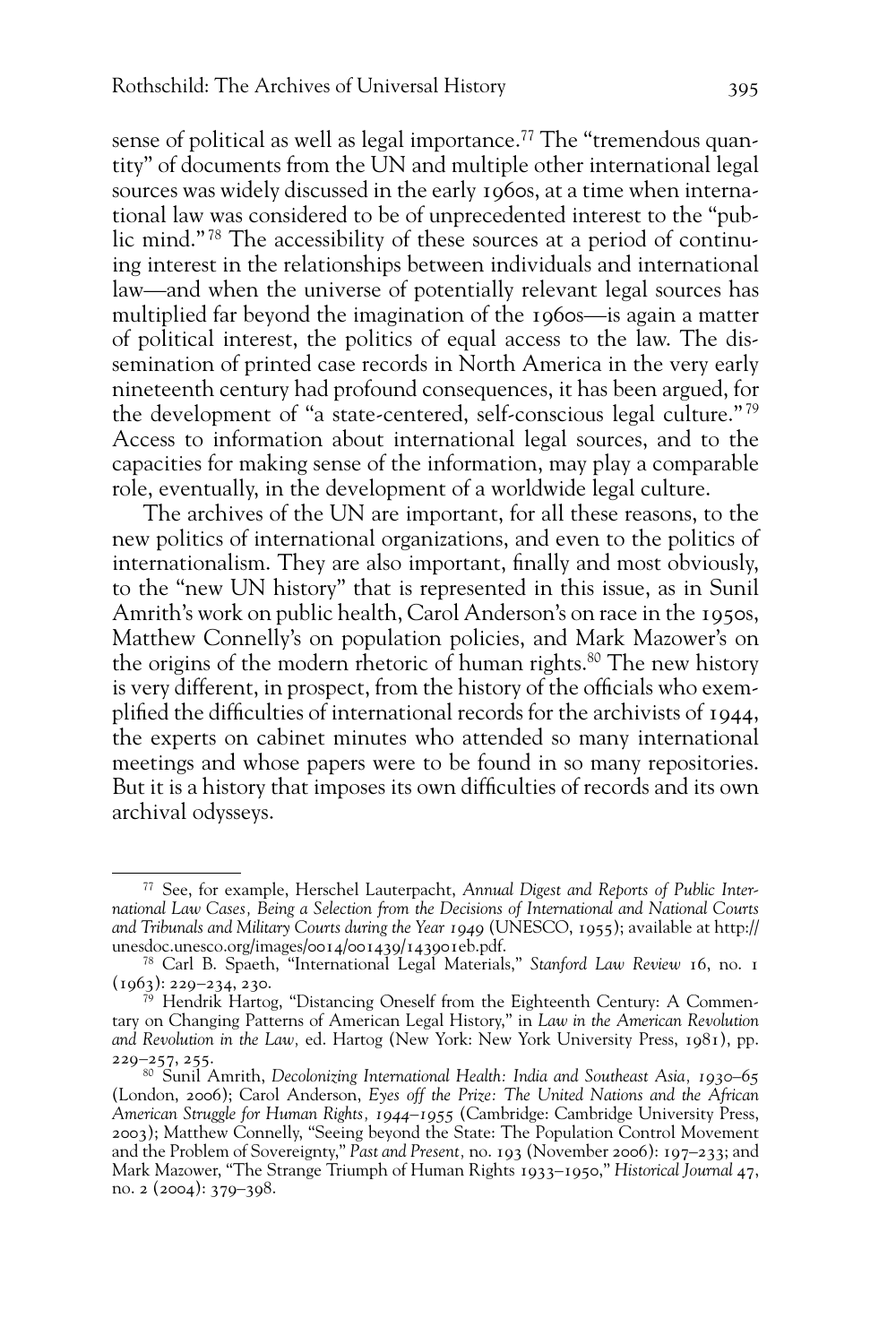The history of the UN's agencies, palaces, and missions as sites of international or long-distance or transnational exchange; the history of UN institutions as a diverse collection of individual officials, nurses, soldiers, and vaccination technicians, or of the "subaltern" and feminized UN of the later twentieth century; the history of the languages, translations, and figures of speech of international institutions; the history of the political exchanges in and around the UN as an incipient transnational politics, which is pluralistic but undemocratic, in Matthew Connelly's sense, and is also a politics of words, in Daniel Rodgers's sense: all of these "new histories" require archives, which are international archives.<sup>81</sup> The sources and archives for the new UN history are far more disparate than the administrative records that were the principal object of the US archivists' proposal of October 1945. They are more disparate, even, than the documents to which Ernst Posner looked forward in his visionary observation of 1942, about the ever-widening extension of "the dignity of source materials of history." But they include—and require—the old administrative records: the records of the UN Palestine Commission, or the Trusteeship Council, or the "Stockholm Conference."

These records and archives of international administration are sensationally unromantic in the nineteenth-century historians' sense, or Ranke's sense, of documents in archives as "so many princesses, possibly beautiful, all under a curse and needing to be saved." 82 They have very little of the twentieth-century historians' sensuousness of archives,

<sup>81</sup> On sites of international exchange, see Jean-Claude Pallas, *Histoire et Architecture du Palais des Nations 1924–2001* (Geneva: United Nations, 2001); on UN history from below, see Amrith, *Decolonizing International Health;* and on pluralistic and democratic world politics, see Connelly, "Seeing Beyond the State," p. 233. The crisis at UNESCO over the resignation in 1952 of Torrès-Bodet, the second director-general and the patron of archival internationalism, was itself an interesting illustration of the UN's multiple uses of language. The French delegate said that the departure of Torrès-Bodet, with "his profound knowledge of our language," plunged the entire French nation "into affliction"; the delegate of Lebanon said on behalf of all the delegations of Arab states, as well as "the Middle East and Iran," that "for once it is not a figure of speech to say to you that emotion prevents us from speaking"; Jean Piaget wept in asking for a reconsideration of the UNESCO budget; the British delegate, much disturbed by the presence of "emotional extremists such as Piaget," described a speech by the Brazilian presiding officer that was "translated from the Portuguese original produced by Carneiro into French, and then into English with the result that it read rather like a tribute from the faithful to Stalin." UNESCO General Conference, 26 November 1952, 7C/VR.17 (prov.), "Blind Cuts in UNESCO Budget," *Manchester Guardian,* 29 November 1952, Telegram no. 479 from Sir O. Harvey of 26 November 1952; all in TNA, FO371/101529.

 $82$  Letter of 6 February 1828 from Leopold von Ranke to Bettina von Arnim, quoted in Bonnie G. Smith, "Gender and the Practices of Scientific History: The Seminar and Archival Research in the Nineteenth Century," *American Historical Review* 100, no. 4 (1995): 1150–1176, 1165.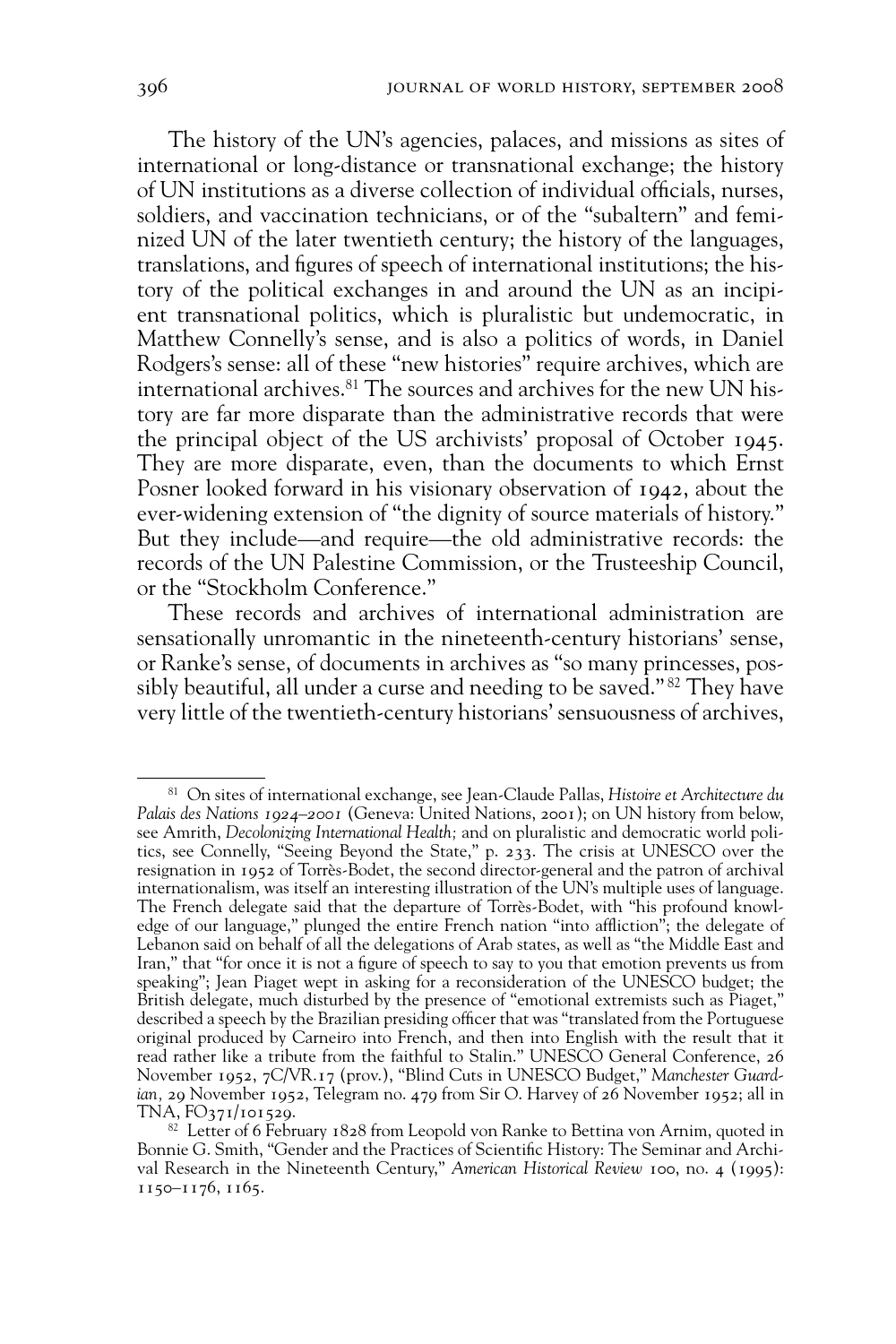very little of the disorientation, the "suspended state of impressionability" into which historians enter, in entering into the lives of other people.83 The archives of international organizations look like conference rooms, or depositories of commission reports, or screens full of sentences. "In a memorandum laid before us by the Technical Sub-Committee there is a sentence which sounds like a sigh," a Danish delegate said in the UNESCO meeting of 1946, the meeting at which the Brazilian delegate spoke about international public opinion (and the delegate of China about a common heritage of the mind, "we in the Orient, as the honorable delegate of India has emphasised, value quality").84 The archives of the UN are full of sentences that sound like sighs. But so too is the real world of internationalism.

The early twenty-first century is a difficult time for archivists and archives almost everywhere, and also a time of opportunity. No archivist and no "record section," in the public or the private sector, could be confident in the face of the new technologies of communication. The technologies of conservation, including digitization, are also new, and the conservation of digital records is itself the subject of intense concern. Private collections, especially in Africa and inner Asia, are in particularly imminent danger.<sup>85</sup> Even some of the oldest established national archives have been the subject, in recent years, of what historians, even in Italy and France, have described as a combination of neglect and political anxiety.86

At least some of these quite general difficulties are particularly serious for the archives of the UN system. The directors of the UN Intellectual History Project, based at the City University of New York, wrote to the secretary-general of the UN in November 2005 that "records at the moment are very inadequately preserved, especially across different parts of the UN," for reasons of "endless pressure on finances, the lack of interest by many governments, the recent switch from paper to electronic communication and, in some cases, the fear that witch hunts may concentrate more on digging up dirt than learning lessons

<sup>83</sup> Christine Stansell, "Dreams," *History Workshop Journal* no. 62 (2006): 241–252.

<sup>&</sup>lt;sup>84</sup> Remarks of Dr. Yuen Ren Chao (China) and M. Nielsen (Denmark),  $21$  November 1946, in *General Conference, First Session,* pp. 33, 36, available at http://unesdoc.unesco .org/images/0011/001145/114580Eb.pdf.

<sup>&</sup>lt;sup>85</sup> See "The Threat to Archives," The Endangered Archive Programme, http://www .bl.uk/about/policies/endangeredarch/threat.html.

<sup>86</sup> See Marc-Olivier Baruch and Vincent Duclert, "Archives nationales à l'abandon," *Le Monde,* 11–12 September 2005, p. 12; and Claudio Pavone, "Il nuovo custode della memoria: Il governo e la legge sui poteri archivistici di Palazzo Chigi," *La Repubblica,* 26 August 2005, p. 50.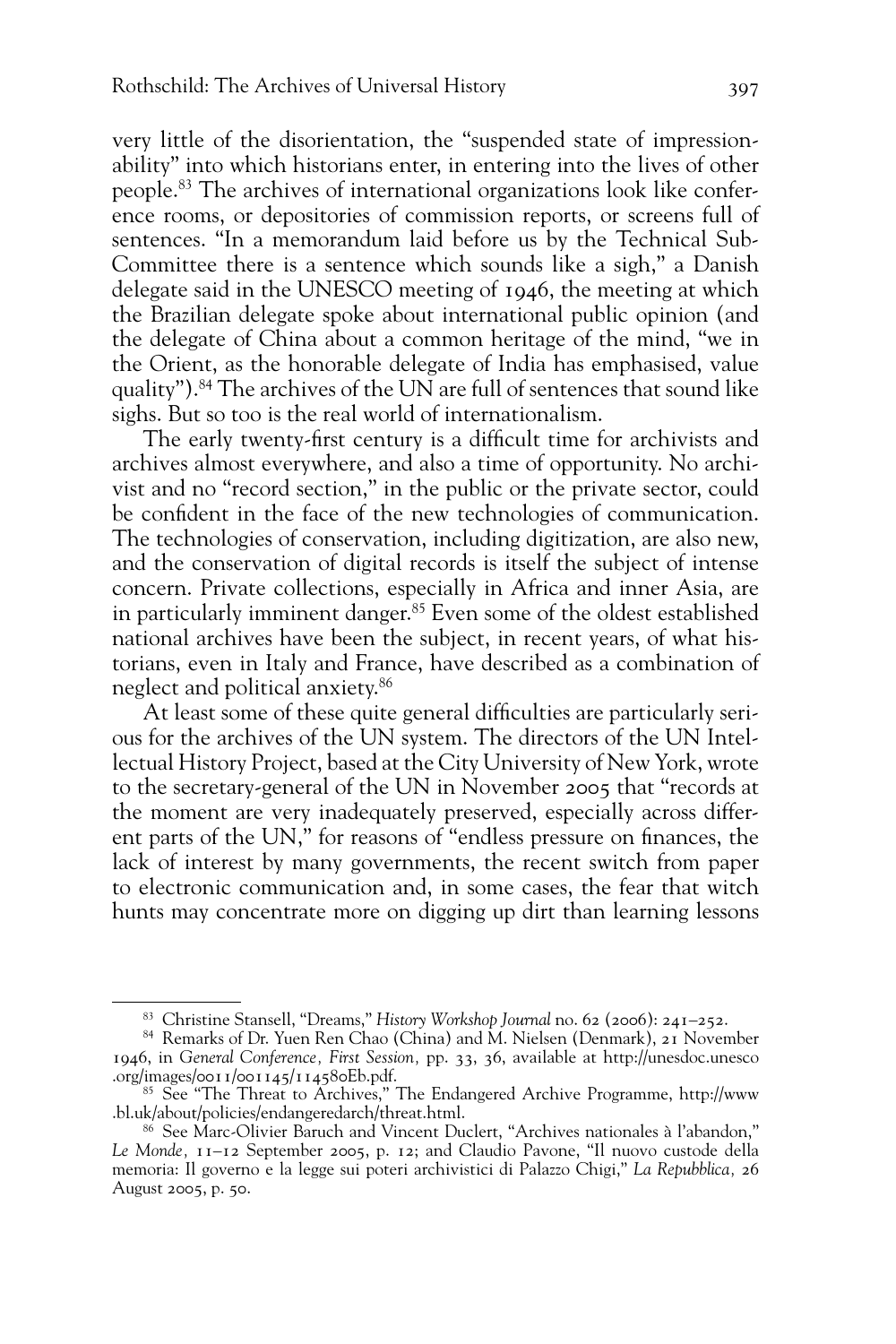for the future." 87 This is a harsh evaluation, and a number of archives within the UN have undertaken outstanding projects of digitization: the papers of UN Secretary-General U Thant, for example, which are available on the Web site of the UN Archives and Records Management Section (UNARMS) and the UNESCO documents available on the Web site of UNESCO's own archives.<sup>88</sup> There are guides to using the archives of UN and other international organizations on the Web sites of the International Council on Archives and on the UNESCO Archives Portal—a universal archive of access to archives.<sup>89</sup> The UN Archives have produced new policies about "removing records upon separation from service" and a remarkable "record keeping toolkit for peacekeeping operations"—"human trafficking detection and identification . . . Must Not Destroy." 90

There is even something of the historians' sublime in U Thant's files concerned with the worldwide public and the escalation of the Vietnam War in 1965, or in the sentence like a sigh of 1946. One of the archivists' preoccupations, in their mid twentieth-century world of internationalism, was with the "frontiers of archivism," and the place, within archives, of things which were not two-dimensional, or written, or "clothed in writing" *("revêtu de l'écriture").*91 The correspondence files of U Thant are an eclectic collection of typewritten, handwritten, and printed writings, and the UNESCO documents a compendium of mimeographed resolutions, conference reports, and publications in various languages—written things. But the UNARMS and UNESCO digitization projects provide a view of these collections that is extraordinary, not only because it is available (without charge) to everyone, everywhere, but also because it offers the possibility of looking for words

<sup>87</sup> Letter of November 2005 from Richard Jolly and Thomas G. Weiss to Kofi Annan, on behalf of a group of scholars and archivists who met at the Institute of Commonwealth Studies in London in October 2005. I am grateful to Professor Thomas G. Weiss, City University of New York, for providing me with a copy of the letter. Further information about the UN Intellectual History Project is available at www.unhistory.org.

<sup>88</sup> See http://archives-trim.un.org/ and http://unesdoc.unesco.org/ulis/search\_form .shtml.

<sup>89</sup> See http://www.unesco.org/archives/sio/guide/uk/sommaire.html, and http://www .unesco.org/cgi-bin/webworld/portal\_archives/cgi/page.cgi?g=Archives%2FGovernment %2FInternational%2FIntergovernmental\_Organizations%2FUN\_System%2Findex .shtml;d=1, accessed on 21 October 2007.

<sup>90</sup> See http://archives.un.org/unarms/index.html, http://archives.un.org/unarms/en/ unrecordsmgmt/unrecordsresources/recordkptoolkitpeacemiss.html, and http://archives.un .org/unarms/doc/retentionschedules/Human%20Rights.pdf, accessed on 21 October 2007.

<sup>91</sup> Direction des Archives de France, *Le Concept d'Archives et les Frontières de l'Archivistique: Actes de la Septième Conférence de la Table Ronde Internationale des Archives*  (Paris: Archives Nationales, 1963), p. 25.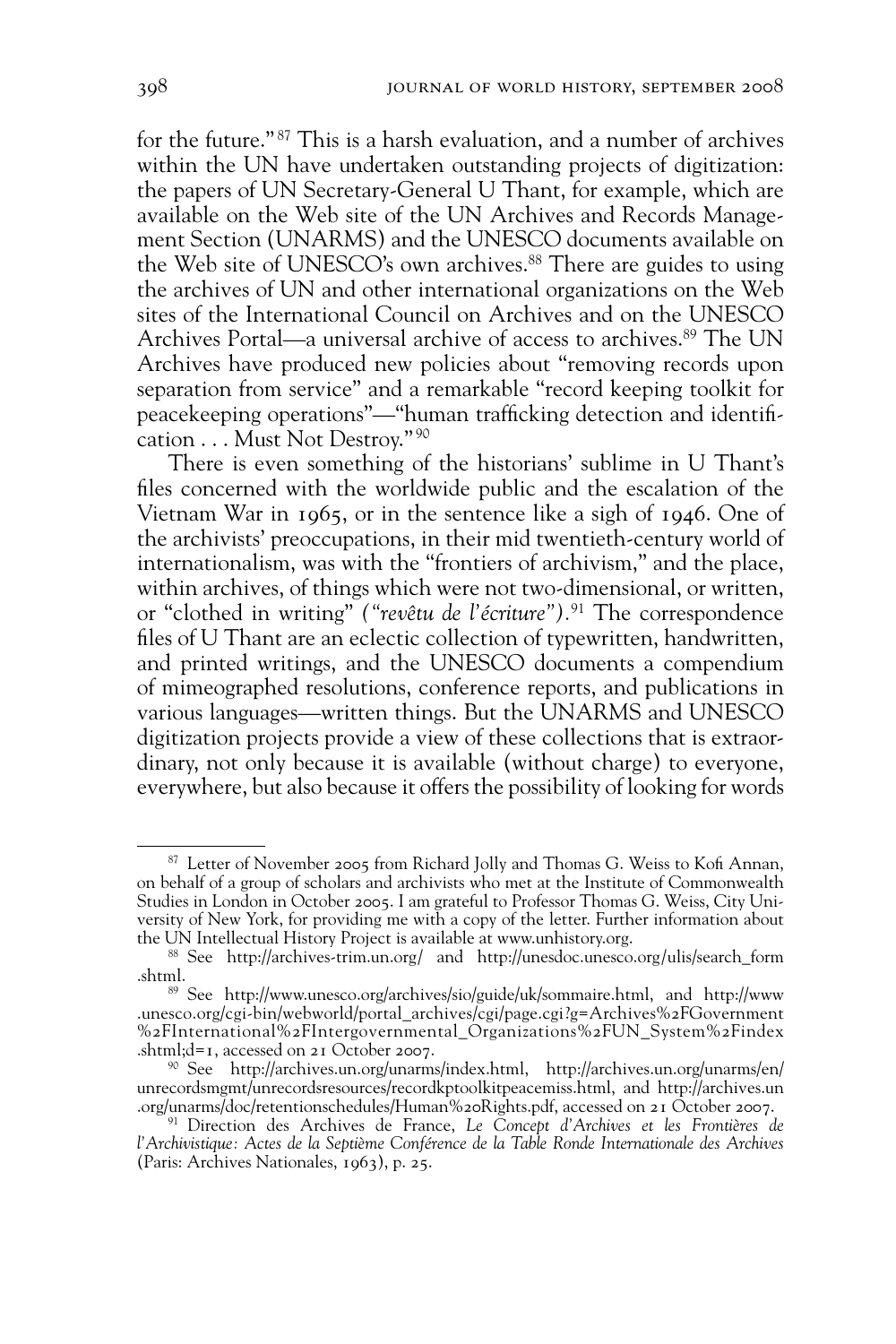and names and ideas in so many different kinds of writing—a bird's eye view, or a magpie's view, of international exchange.<sup>92</sup>

The endless pressure on resources is undoubtedly daunting, in respect to these projects and others. There is an evident responsibility for the governments and private organizations who pay for the UN—who have an "immense stake" in the institution, in the language of 1945, and thereby in "the fate of civilization itself "—to take seriously the archives and the evidence of international cooperation. But there is a responsibility, too, for historians, for the difficulties of the UN archives are in part the difficulties of not being used, of not being importuned by the various "users," historians and others, who are so important to the most resilient of the national archives. In the extended recent discussions of the historiography of the "transnational turn," there has been oddly little interest in the archives of international or transnational history, or in the more portentous questions, the questions raised by the archivists (who were also historians) of 1945, of what it is for an archive to be international.<sup>93</sup> The sense of an "isomorphism" of archives and objects of historical investigation—that local history requires little archives, national history requires national archives, and international or world history requires gigantic archives, the archives of 1812 or 1945—is now counterintuitive. There is a micro-history of worldwide connections (the connections within families, for example) and a global history of localities (provinces and the distant scenes to which they were connected by commerce, commodities, or emigration)—a variable geometry of archives. But the US archivist's impolite question of 1946, about whether scholarship that is based on the archival resources of a single country is "one-sided and nationalistic,"

 $92$  See, for example, on the Vietnam war, "Items-in-Peace-keeping operations—Vietnam—communications from the general public—correspondence from general public" (26 February 1965), "Items-in-Peace-keeping operations—Vietnam—Secretary-General—personal and confidential" (1 June 1965), WebDrawer Archival Items S-0871–0005–05–1 and S-0866–0001–07–1, available at http://archives-trim.un.org/webdrawer/rec/423867, and http://archives-trim.un.org/webdrawer/rec/423199. The digital records can be searched via the advanced search form available at http://archives-trim.un.org/, using the title word "Thant" and identifying "document content" as the domain in which the search term is to be found. The UNESCO digital documents can be searched via http://unesdoc.unesco .org/ulis/search\_form.shtml. The Anthony Eden papers, which have been digitized by the National Archives of the United Kingdom, are by contrast available online without charge only to academic users associated with the UK's academic access portal; see http://www .nationalarchives.gov.uk/documentsonline/search-results.asp?CatID=17&searchType=bro wsable&pagenumber=1&query=\*&queryType=1. Web sites accessed on 21 October 2007.

<sup>&</sup>lt;sup>93</sup> For interesting observations on the archives of transnational history, see the comments of Matthew Connelly in "AHR Conversation: On Transnational History."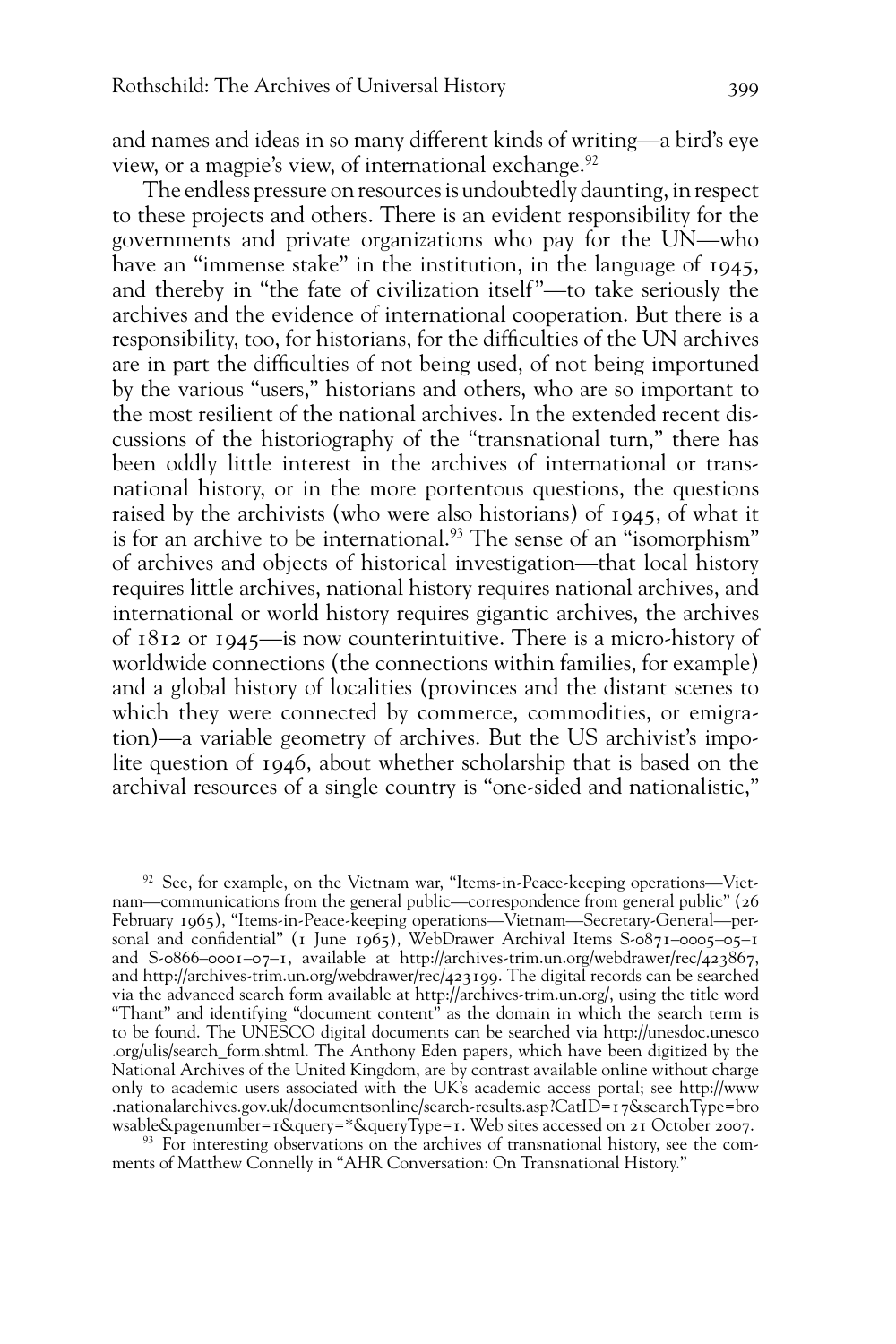is still of interest. So is the related question about scholarship that is based only on public or official archives, the archives of "states" and not of "society."

The responsibility is connected, in the end, to something even more general, which is the romance between the historian and her sources. I hope I have been able to suggest that the history of the UN's archives, or of the UN's involvement with archives, is itself interesting, and even inspiring. There have been remarkable recent investigations of the history of other archives, national and international.<sup>94</sup> But there seems to be something about how historians work—some "ironical self-consciousness," in Nietzsche's expression, or some revulsion, also described by Nietzsche, for the conservationism in which "the soul is rather possessed by the furniture"—that has contributed to a relatively large distance, in recent years, between the anxieties of historians and the anxieties of archivists. $95$  This is a loss, in the sense that the history of archives is so interesting. It is a loss, too, in the sense that the questions with which archivists, "the passive warehousemen of history" in the expression of 1951, are concerned are of such momentous importance, even to historians.

The digitization of history in which historians are now so involved is itself the outcome of the archivists' dramas of the mid twentieth century. The microfilms made in the age of "massive and systematic" duplication are the images that have been digitized, in many cases; the questions over which the archivists argued and shuddered, of the loss of control and the loss of contact, the microfilm of substitution and the microfilm of security, the understanding of property rights in historical documents, are the questions, or very close to the questions, of our own times.96 But the old discussions were far more international, in an odd respect, or more universal, than the discussions now. The transforma-

<sup>&</sup>lt;sup>94</sup> See, for example, the project "Opening up the Archives" organized by Ann Blair and Jennifer Milligan in April 2006, http://www.radcliffe.edu/research/archives/; or the series of reports on archives published in *History Workshop Journal;* or the work of the International Conferences on the History of Records and Archives, http://www3.fis.utoronto.ca/research/ i-chora.

<sup>95</sup> Friedrich Nietzsche, *On the Advantage and Disadvantage of History for Life* (1874), trans. Peter Preuss (Indianapolis: Hackett Publishing Company, 1980), pp. 19, 43.

<sup>&</sup>lt;sup>96</sup> "In the United States it is believed that archives are the property of Humanity," Ernst Posner said at the archivists' meeting in Warsaw in 1961. First Working Session, "Problèmes posés par le microfi lmage en pays étranger," in *Les Archives dans la Vie Internationale,* pp. 124–128, 124, 126. For references to continuing discussions of the digitization of history in relation to transnational or international history, see http://www.fas.harvard.edu/~histecon/ research/digitization.htm.